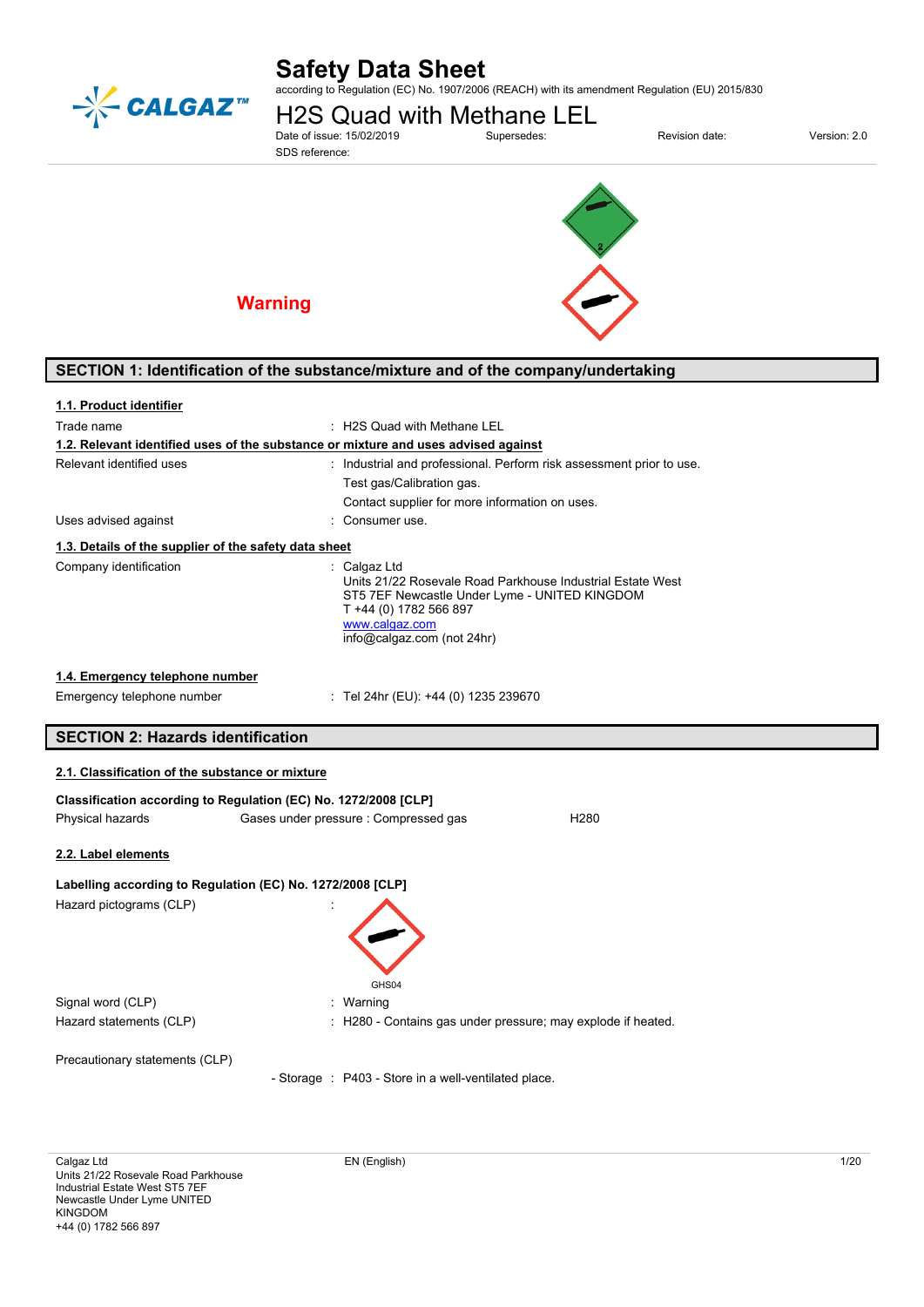

# **2.3. Other hazards**

: None.

# **SECTION 3: Composition/information on ingredients**

#### : Not applicable **3.1. Substances**

#### **3.2. Mixtures**

| Name              | <b>Product identifier</b>                                                                               | $\frac{9}{6}$        | <b>Classification according to</b><br>Regulation (EC) No. 1272/2008 [CLP]                                                       |
|-------------------|---------------------------------------------------------------------------------------------------------|----------------------|---------------------------------------------------------------------------------------------------------------------------------|
| Nitrogen          | (CAS-No.) 7727-37-9<br>(EC-No.) 231-783-9<br>(EC Index-No.)<br>(REACH-no) *1                            | 75.9                 | Press. Gas (Comp.), H280                                                                                                        |
| Oxygen            | (CAS-No.) 7782-44-7<br>(EC-No.) 231-956-9<br>(EC Index-No.) 008-001-00-8<br>(REACH-no) *1               | $= 21$               | Ox. Gas 1, H270<br>Press. Gas (Comp.), H280                                                                                     |
| Methane           | (CAS-No.) 74-82-8<br>(EC-No.) 200-812-7<br>(EC Index-No.) 601-001-00-4<br>(REACH-no) 01-2119474442-39   | $\overline{5}$ = 2.5 | Flam. Gas 1, H220<br>Press. Gas (Comp.), H280                                                                                   |
| Hydrogen sulphide | (CAS-No.) 7783-06-4<br>(EC-No.) 231-977-3<br>(EC Index-No.) 016-001-00-4<br>(REACH-no) 01-2119445737-29 | $= 0.5$              | Flam. Gas 1, H220<br>Press. Gas (Liq.), H280<br>Acute Tox. 2 (Inhalation:gas), H330<br>STOT SE 3, H335<br>Aquatic Acute 1, H400 |
| Carbon monoxide   | (CAS-No.) 630-08-0<br>(EC-No.) 211-128-3<br>(EC Index-No.) 006-001-00-2<br>(REACH-no) 01-2119480165-39  | $= 0.1$              | Flam. Gas 1, H220<br>Press. Gas (Comp.), H280<br>Acute Tox. 3 (Inhalation:gas), H331<br>Repr. 1A, H360D<br>STOT RE 1, H372      |

Full text of H-statements: see section 16

*Contains no other components or impurities which will influence the classification of the product.*

*\*1: Listed in Annex IV / V REACH, exempted from registration.*

*\*3: Registration not required: Substance manufactured or imported < 1t/y.*

# **SECTION 4: First aid measures**

### **4.1. Description of first aid measures**

- Inhalation : Adverse effects not expected from this product.

- Skin contact **in the contact in the contact of the contact in the contact of the contact of the contact of the contact of the contact of Adverse effects not expected from this product.**
- Eye contact **in the contact in the context of the context** : Adverse effects not expected from this product.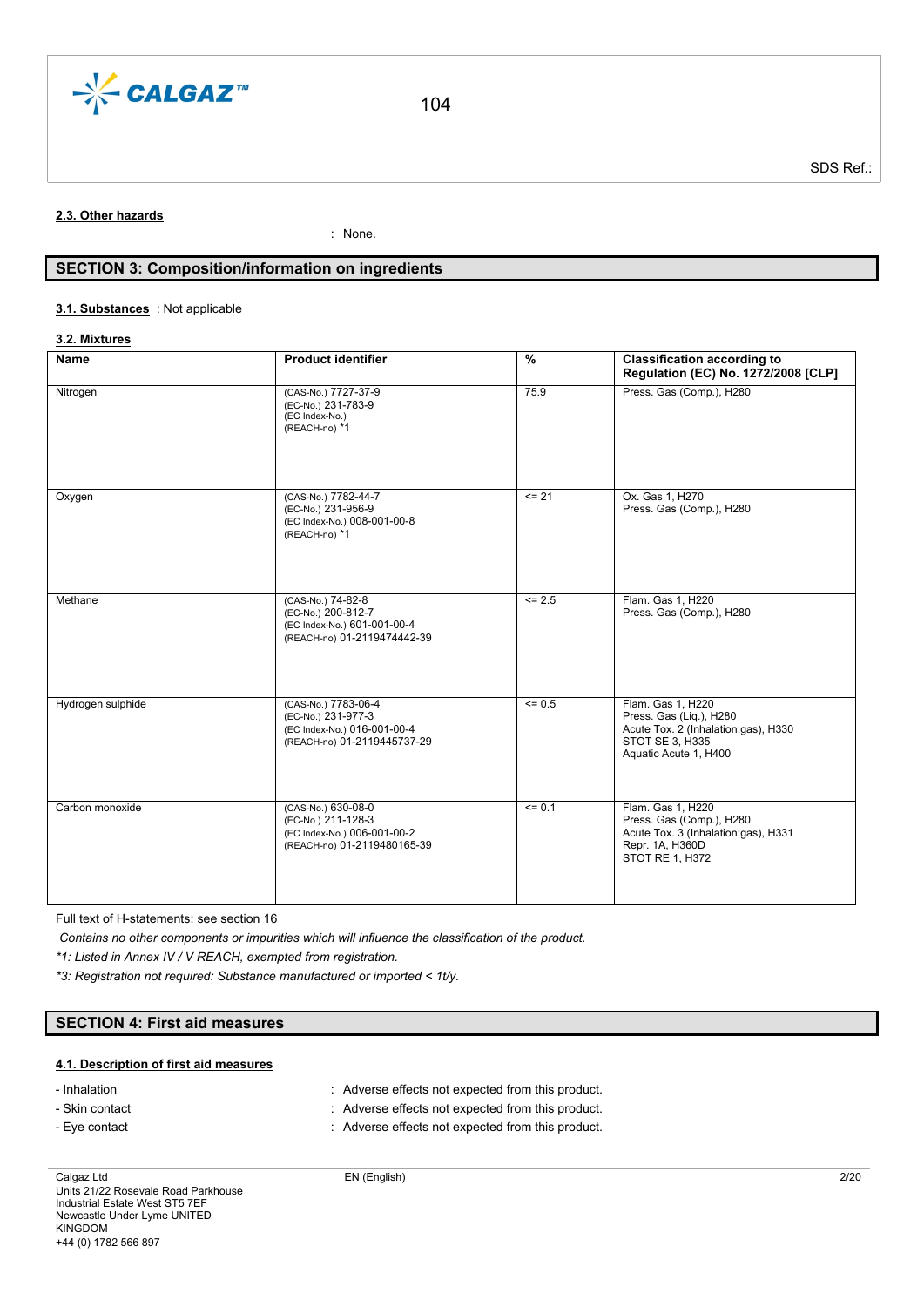

- Ingestion is not considered a potential route of exposure.

**4.2. Most important symptoms and effects, both acute and delayed**

# : Refer to section 11.

### **4.3. Indication of any immediate medical attention and special treatment needed**

: None.

# **SECTION 5: Firefighting measures**

#### **5.1. Extinguishing media**

| - Suitable extinguishing media                             | : Water spray or fog.                                                                                                                                                                                                                                                                                             |
|------------------------------------------------------------|-------------------------------------------------------------------------------------------------------------------------------------------------------------------------------------------------------------------------------------------------------------------------------------------------------------------|
| - Unsuitable extinguishing media                           | $\therefore$ Do not use water jet to extinguish.                                                                                                                                                                                                                                                                  |
| 5.2. Special hazards arising from the substance or mixture |                                                                                                                                                                                                                                                                                                                   |
| Specific hazards                                           | : Supports combustion.                                                                                                                                                                                                                                                                                            |
|                                                            | Exposure to fire may cause containers to rupture/explode.                                                                                                                                                                                                                                                         |
| Hazardous combustion products                              | : Sulphur dioxide.                                                                                                                                                                                                                                                                                                |
| 5.3. Advice for firefighters                               |                                                                                                                                                                                                                                                                                                                   |
| Specific methods                                           | : Use fire control measures appropriate for the surrounding fire. Exposure to fire and heat<br>radiation may cause gas receptacles to rupture. Cool endangered receptacles with water spray<br>jet from a protected position. Prevent water used in emergency cases from entering sewers and<br>drainage systems. |
|                                                            | If possible, stop flow of product.                                                                                                                                                                                                                                                                                |
|                                                            | Use water spray or fog to knock down fire fumes if possible.                                                                                                                                                                                                                                                      |
|                                                            | Move containers away from the fire area if this can be done without risk.                                                                                                                                                                                                                                         |
| Special protective equipment for fire fighters             | Standard protective clothing and equipment (Self Contained Breathing Apparatus) for fire<br>fighters.                                                                                                                                                                                                             |
|                                                            | Standard EN 469 - Protective clothing for firefighters. Standard - EN 659: Protective gloves for<br>firefighters.                                                                                                                                                                                                 |
|                                                            | Standard EN 137 - Self-contained open-circuit compressed air breathing apparatus with full<br>face mask.                                                                                                                                                                                                          |
|                                                            |                                                                                                                                                                                                                                                                                                                   |

# **SECTION 6: Accidental release measures**

#### **6.1. Personal precautions, protective equipment and emergency procedures**

: Act in accordance with local emergency plan. Stay upwind. : None. : None. : See also sections 8 and 13. **6.2. Environmental precautions 6.3. Methods and material for containment and cleaning up 6.4. Reference to other sections**

# **SECTION 7: Handling and storage**

# **7.1. Precautions for safe handling**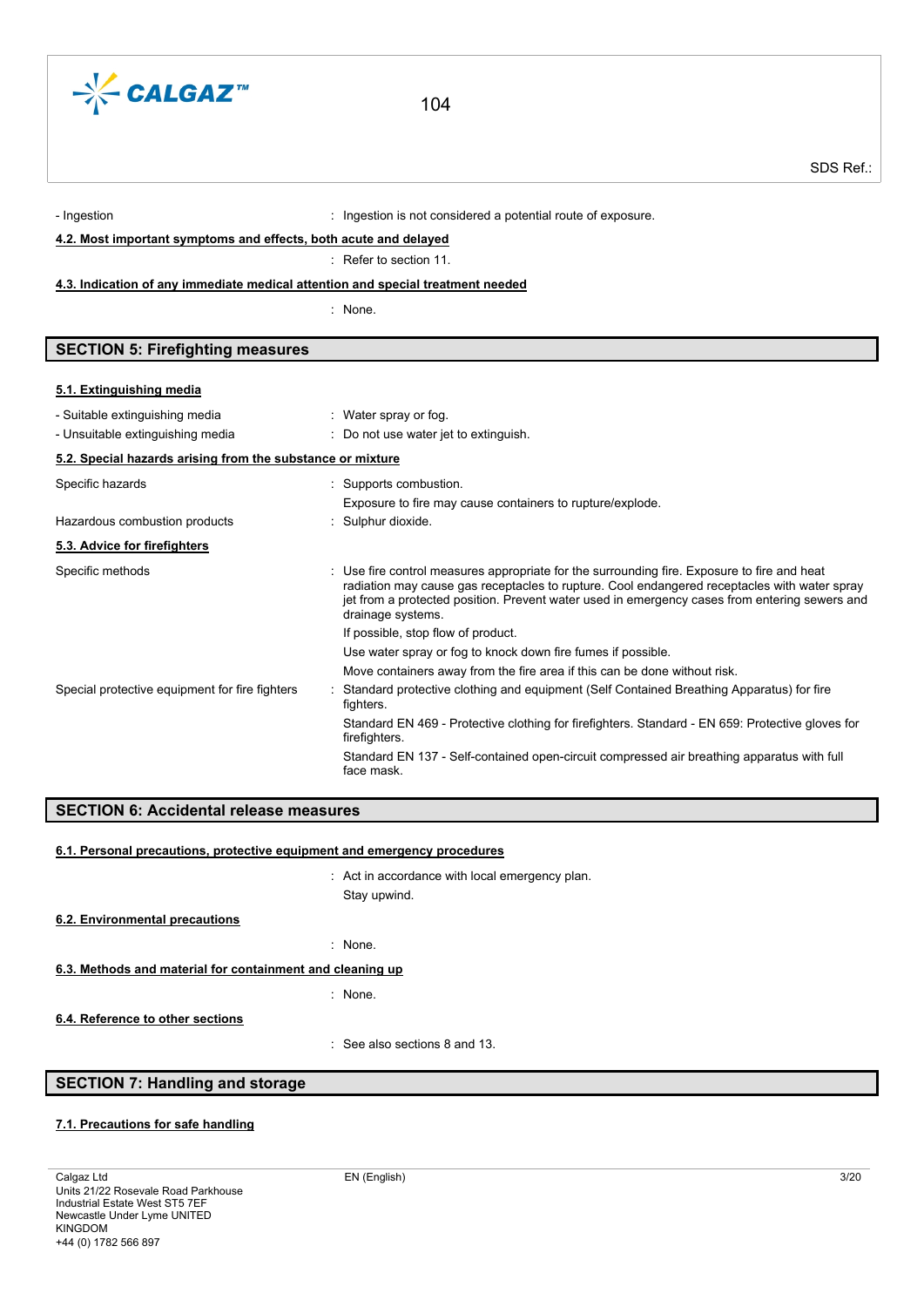

| Safe use of the product                                           | The product must be handled in accordance with good industrial hygiene and safety<br>procedures.                                                                 |
|-------------------------------------------------------------------|------------------------------------------------------------------------------------------------------------------------------------------------------------------|
|                                                                   | Only experienced and properly instructed persons should handle gases under pressure.                                                                             |
|                                                                   | Consider pressure relief device(s) in gas installations.                                                                                                         |
|                                                                   | Ensure the complete gas system was (or is regularily) checked for leaks before use.                                                                              |
|                                                                   | Do not smoke while handling product.                                                                                                                             |
|                                                                   | Use only properly specified equipment which is suitable for this product, its supply pressure and<br>temperature. Contact your gas supplier if in doubt.         |
|                                                                   | Avoid suck back of water, acid and alkalis.                                                                                                                      |
|                                                                   | Do not breathe gas.                                                                                                                                              |
|                                                                   | Avoid release of product into work area.                                                                                                                         |
| Safe handling of the gas receptacle                               | Refer to supplier's container handling instructions.                                                                                                             |
|                                                                   | Do not allow backfeed into the container.                                                                                                                        |
|                                                                   | Protect cylinders from physical damage; do not drag, roll, slide or drop.                                                                                        |
|                                                                   | When moving cylinders, even for short distances, use a cart (trolley, hand truck, etc.) designed<br>to transport cylinders.                                      |
|                                                                   | Leave valve protection caps in place until the container has been secured against either a wall<br>or bench or placed in a container stand and is ready for use. |
|                                                                   | If user experiences any difficulty operating cylinder valve discontinue use and contact supplier.                                                                |
|                                                                   | Never attempt to repair or modify container valves or safety relief devices.                                                                                     |
|                                                                   | Damaged valves should be reported immediately to the supplier.                                                                                                   |
|                                                                   | Keep container valve outlets clean and free from contaminants particularly oil and water.                                                                        |
|                                                                   | Replace valve outlet caps or plugs and container caps where supplied as soon as container is<br>disconnected from equipment.                                     |
|                                                                   | Close container valve after each use and when empty, even if still connected to equipment.                                                                       |
|                                                                   | Never attempt to transfer gases from one cylinder/container to another.                                                                                          |
|                                                                   | Never use direct flame or electrical heating devices to raise the pressure of a container.                                                                       |
|                                                                   | Do not remove or deface labels provided by the supplier for the identification of the cylinder<br>contents.                                                      |
|                                                                   | Suck back of water into the container must be prevented.                                                                                                         |
|                                                                   | Open valve slowly to avoid pressure shock.                                                                                                                       |
| 7.2. Conditions for safe storage, including any incompatibilities |                                                                                                                                                                  |
|                                                                   | : Observe all regulations and local requirements regarding storage of containers.                                                                                |
|                                                                   | Containers should not be stored in conditions likely to encourage corrosion.                                                                                     |
|                                                                   | Container valve guards or caps should be in place.                                                                                                               |
|                                                                   | Containers should be stored in the vertical position and properly secured to prevent them from<br>falling over.                                                  |
|                                                                   | Stored containers should be periodically checked for general condition and leakage.                                                                              |
|                                                                   | Keep container below 50°C in a well ventilated place.                                                                                                            |
|                                                                   | Store containers in location free from fire risk and away from sources of heat and ignition.                                                                     |
|                                                                   | Keep away from combustible materials.                                                                                                                            |
| 7.3. Specific end use(s)                                          |                                                                                                                                                                  |

#### : None.

# **SECTION 8: Exposure controls/personal protection**

# **8.1. Control parameters**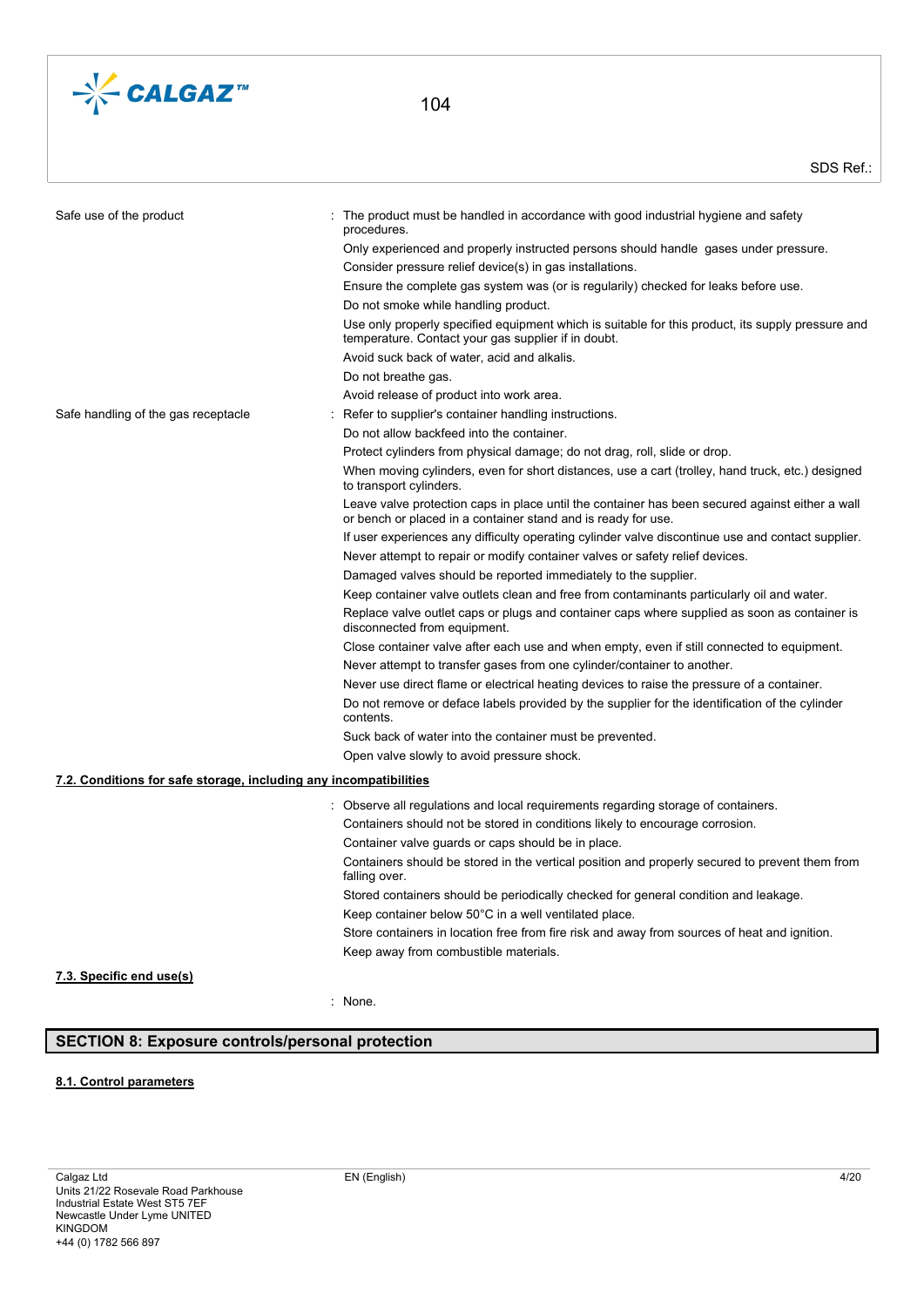

| Hydrogen sulphide (7783-06-4)            |                                                                   |                                                      |
|------------------------------------------|-------------------------------------------------------------------|------------------------------------------------------|
| OEL : Occupational Exposure Limits<br>EU | TWA IOELV (EU) 8 h [mg/m <sup>3</sup> ]                           | $7 \text{ mg/m}^3$                                   |
|                                          | TWA IOELV (EU) 8 h [ppm]                                          | 5 ppm                                                |
|                                          | STEL IOELV (EU) 15 min [mg/m <sup>3</sup> ]                       | $14$ mg/m <sup>3</sup>                               |
|                                          | STEL IOELV (EU) 15 min [ppm]                                      | 10 ppm                                               |
| Austria                                  | TWA (AT) OEL 8h [mg/m <sup>3</sup> ]                              | $7$ mg/m <sup>3</sup>                                |
|                                          | TWA (AT) OEL 8h [ppm]                                             | 5 ppm                                                |
|                                          | STEL (AT) OEL 15min [mg/m <sup>3</sup> ]                          | $7$ mg/m <sup>3</sup>                                |
|                                          | STEL (AT) OEL 15min [ppm]                                         | 5 ppm                                                |
|                                          | Regulatory reference                                              | BGBI. II Nr. 186/2015                                |
| Belgium                                  | TWA (BE) OEL 8h [mg/m3]                                           | $7$ mg/m <sup>3</sup>                                |
|                                          | TWA (BE) OEL 8h [ppm]                                             | 5 ppm                                                |
|                                          | STEL (BE) OEL 15min [mg/m3]                                       | $14$ mg/m <sup>3</sup>                               |
|                                          | STEL (BE) OEL 15min [ppm]                                         | 10 ppm                                               |
|                                          | Regulatory reference                                              | Koninklijk besluit/Arrêté royal 02/09/2018           |
| Bulgaria                                 | TWA (BG) OEL 8h [mg/m <sup>3</sup> ]                              | $7$ mg/m <sup>3</sup>                                |
|                                          | STEL (BG) OEL 15min [mg/m <sup>3</sup> ]                          | 14 mg/ $m3$                                          |
|                                          | Regulatory reference                                              | Наредба № 13 от 30.12.2003 г. за защита на           |
|                                          |                                                                   | работещите от рискове, свързани с експозиция на      |
|                                          |                                                                   | химични агенти при работа (изм. и доп. ДВ. бр.73     |
|                                          |                                                                   | от 4 септември 2018 г.)                              |
| Estonia                                  | TWA (EE) OEL 8h [mg/m <sup>3</sup> ]                              | $7$ mg/m <sup>3</sup>                                |
|                                          | TWA (EE) OEL 8h [ppm]<br>STEL (EE) OEL 15min [mg/m <sup>3</sup> ] | 5 ppm<br>14 mg/ $m3$                                 |
|                                          | STEL (EE) OEL 15min [ppm]                                         | 10 ppm                                               |
|                                          | Regulatory reference                                              | Vabariigi Valitsuse 18. septembri 2001. a määruse nr |
|                                          |                                                                   | 293 (RT I, 30.11.2011, 5)                            |
| France                                   | STEL (FR) OEL 15min [mg/m <sup>3</sup> ]                          | $14$ mg/m <sup>3</sup>                               |
|                                          | STEL (FR) OEL 15min [ppm]                                         | 10 ppm                                               |
|                                          | TWA (FR) OEL 8h [mg/m <sup>3</sup> ]                              | $7 \text{ mg/m}^3$                                   |
|                                          | TWA (FR) OEL 8h [ppm]                                             | 5 ppm                                                |
|                                          | Note (FR)                                                         | Valeurs règlementaires contraignantes                |
|                                          | Regulatory reference                                              | Article R4412-149 du Code du travail (réf.: INRS ED  |
|                                          |                                                                   | 984, 2016)                                           |
| Germany                                  | TRGS 900 Local name                                               | Hydrogensulfid                                       |
|                                          | TRGS 900 Occupational exposure limit value (mg/m <sup>3</sup> )   | $7.1 \text{ mg/m}^3$                                 |
|                                          | TRGS 900 Occupational exposure limit value (ppm)                  | 5 ppm                                                |
|                                          | TRGS 900 Limitation of exposure peaks                             | 2(1)                                                 |
|                                          | TRGS 900 Remark                                                   | EU;DFG;AGS;Y                                         |
|                                          | TRGS 900 Regulatory reference                                     | <b>TRGS900</b>                                       |
| Greece                                   | TWA (GR) OEL 8h [mg/m <sup>3</sup> ]                              | $7$ mg/m <sup>3</sup>                                |
|                                          | TWA (GR) OEL 8h [ppm]                                             | 5 ppm                                                |
|                                          | STEL (GR) OEL 15min [mg/m <sup>3</sup> ]                          | 10 mg/ $m3$                                          |
|                                          | STEL (GR) OEL 15min [ppm]<br>Regulatory reference                 | $\overline{14}$ ppm<br>$\Pi$ . $\Delta$ . 12/2012    |
| <b>ACGIH</b>                             | ACGIH TWA (ppm)                                                   | 1 ppm                                                |
|                                          | <b>ACGIH STEL (ppm)</b>                                           | 5 ppm                                                |
|                                          | Remark (ACGIH)                                                    | TLV® Basis: URT irr; CNS impair                      |
|                                          | Regulatory reference                                              | ACGIH 2018                                           |
|                                          |                                                                   |                                                      |
| Italy                                    | TWA (IT) OEL 8h [mg/m <sup>3</sup> ]                              | $7 \text{ mg/m}^3$                                   |
|                                          | TWA (IT) OEL 8h [ppm]                                             | 5 ppm                                                |
|                                          | STEL (IT) OEL 15min [mg/m <sup>3</sup> ]                          | $\overline{14}$ mg/m <sup>3</sup>                    |
|                                          | STEL (IT) OEL 15min [ppm]                                         | 10 ppm                                               |
|                                          |                                                                   |                                                      |
|                                          | Regulatory reference                                              | Allegato XXXVIII del D.Lgs. 9 aprile 2008, n. 81 e   |
| Latvia                                   | TWA (LV) OEL 8h [mg/m <sup>3</sup> ]                              | s.m.i.<br>$7$ mg/m <sup>3</sup>                      |
|                                          |                                                                   |                                                      |
|                                          | TWA (LV) OEL 8h [ppm]                                             | 5 ppm                                                |
|                                          | STEL (LV) OEL 15min [mg/m <sup>3</sup> ]                          | $14$ mg/m <sup>3</sup>                               |
|                                          | STEL (LV) OEL 15min [ppm]                                         | 10 ppm                                               |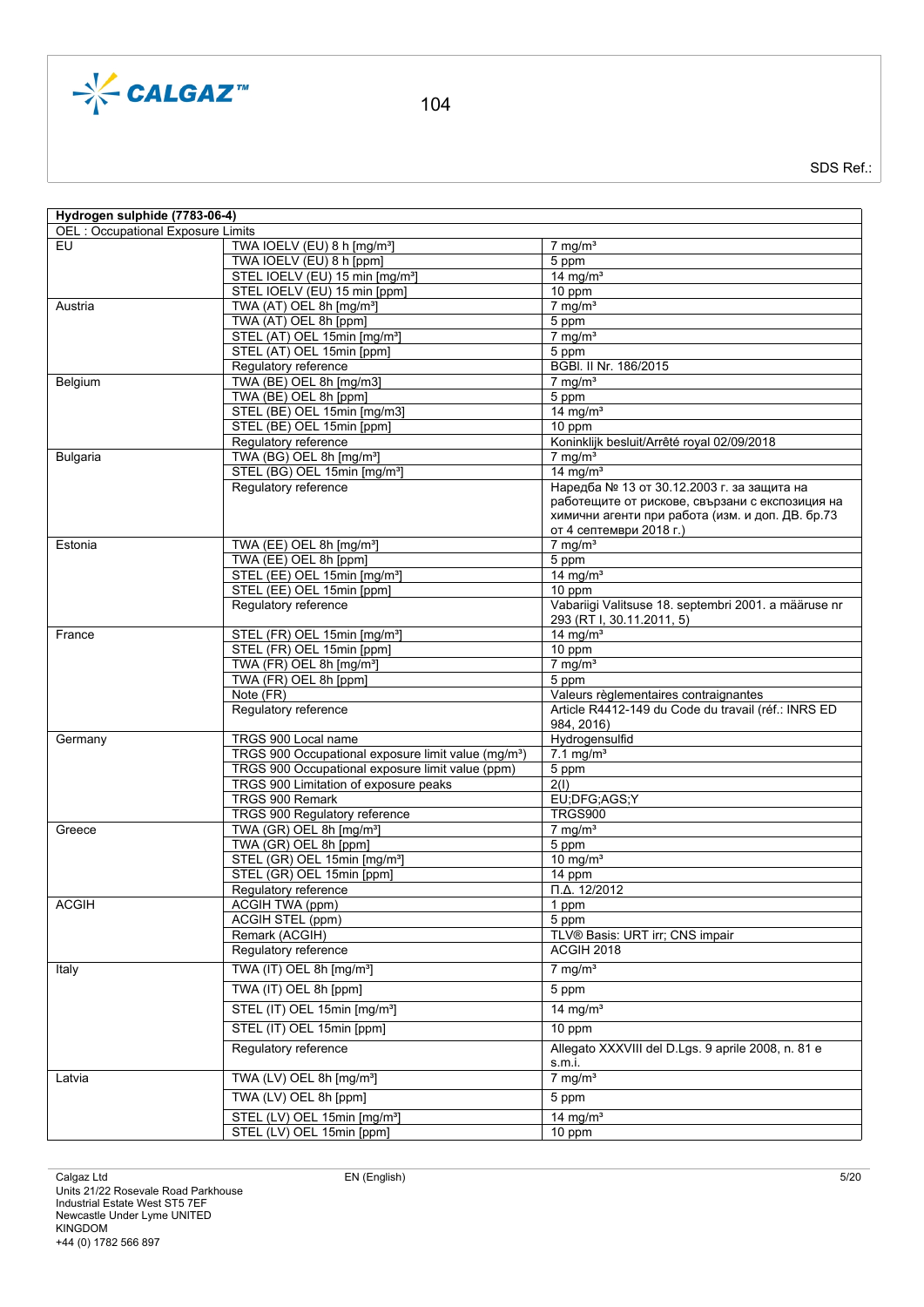

|                       | Regulatory reference                       | Ministru kabineta 2007.gada 15.maija noteikumiem<br>Nr.325 (Grozījumi Ministru kabineta 2011.gada                                 |
|-----------------------|--------------------------------------------|-----------------------------------------------------------------------------------------------------------------------------------|
|                       |                                            | 1. februārī noteikumiem Nr.92)                                                                                                    |
| Luxembourg            | TWA (LU) OEL 8h [mg/m <sup>3</sup> ]       | $7$ mg/m <sup>3</sup>                                                                                                             |
|                       | TWA (LU) OEL 8h [ppm]                      | 5 ppm                                                                                                                             |
|                       | STEL (LU) OEL 15min [mg/m <sup>3</sup> ]   | $14 \text{ mg/m}^3$                                                                                                               |
|                       | STEL (LU) OEL 15min [ppm]                  | 10 ppm                                                                                                                            |
|                       | Regulatory reference                       | Mémorial A Nº 684 de 2018                                                                                                         |
| Slovenia              | TWA (SL) OEL 8h [mg/m <sup>3</sup> ]       | $7 \text{ mg/m}^3$                                                                                                                |
|                       | TWA (SL) OEL 8h [ppm]                      | 5 ppm                                                                                                                             |
|                       | Peak exposure limitation factor (SL)       | $\overline{2}$                                                                                                                    |
|                       | Regulatory reference                       | Uradni list RS, št. 38/2015 z dne 4.6.2015                                                                                        |
| Spain                 | TWA (ES) OEL 8h [mg/m3]                    | $7$ mg/m <sup>3</sup>                                                                                                             |
|                       | TWA (ES) OEL 8h [ppm]                      | 5 ppm                                                                                                                             |
|                       | STEL (ES) OEL 15min [mg/m3]                | $14$ mg/m <sup>3</sup>                                                                                                            |
|                       | STEL (ES) OEL 15min [ppm]                  | $10$ ppm                                                                                                                          |
|                       | <b>NotesNotes</b>                          | VLI (Agente químico para el que la U.E. estableció en                                                                             |
|                       |                                            | su día un valor límite indicativo).                                                                                               |
|                       | Regulatory reference                       | Límites de Exposición Profesional para Agentes                                                                                    |
|                       |                                            | Químicos en España 2018. INSHT                                                                                                    |
| Switzerland           | STEL (CH) OEL 15min [mg/m <sup>3</sup> ]   | 14.2 mg/m <sup>3</sup>                                                                                                            |
|                       | STEL (CH) OEL 15min [ppm]                  | 10 ppm                                                                                                                            |
|                       | TWA (CH) OEL 8h [mg/m <sup>3</sup> ]       | $7.1 \text{ mg/m}^3$                                                                                                              |
|                       | TWA (CH) OEL 8h [ppm]                      | 5 ppm                                                                                                                             |
|                       | Remark                                     | Notationen: SS <sub>c</sub>                                                                                                       |
|                       | Regulatory reference                       | www.suva.ch, 01.11.2018                                                                                                           |
|                       | MAC TWA 8H (NL) [mg/m <sup>3</sup> ]       | $2.3$ mg/m <sup>3</sup>                                                                                                           |
| Netherlands           |                                            |                                                                                                                                   |
|                       | Regulatory reference                       | Arbeidsomstandighedenregeling 2018                                                                                                |
| United Kingdom        | WEL - LTEL - UK [mg/m <sup>3</sup> ]       | $7$ mg/m <sup>3</sup>                                                                                                             |
|                       | WEL - LTEL - UK [ppm]                      | 5 ppm                                                                                                                             |
|                       | WEL - STEL - UK [mg/m <sup>3</sup> ]       | $14$ mg/m <sup>3</sup>                                                                                                            |
|                       | WEL - STEL - UK [ppm]                      | 10 ppm                                                                                                                            |
|                       | Regulatory reference                       | EH40/2005 (Third edition, 2018). HSE                                                                                              |
| <b>Czech Republic</b> | TWA (CZ) OEL 8h [mg/m <sup>3</sup> ]       | $7$ mg/m <sup>3</sup>                                                                                                             |
|                       | TWA (CZ) OEL 8h [ppm]                      | 5 ppm                                                                                                                             |
|                       | STEL (CZ) OEL 15min [mg/m <sup>3</sup> ]   | 14 mg/ $m3$                                                                                                                       |
|                       | STEL (CZ) OEL 15min [ppm]                  | 10 ppm                                                                                                                            |
|                       | Regulatory reference                       | Nařízení vlády č. 361/2007 Sb. (zapracovány změny č.<br>246/2018 Sb.)                                                             |
| Denmark               | TWA (DK) OEL 8h [mg/m <sup>3</sup> ]       | $7$ mg/m <sup>3</sup>                                                                                                             |
|                       | TWA (DK) OEL 8h [ppm]                      | 5 ppm                                                                                                                             |
|                       |                                            |                                                                                                                                   |
|                       | Regulatory reference                       | BEK nr 655 af 31/05/2018                                                                                                          |
| Finland               | TWA (FI) OEL 8h [mg/m <sup>3</sup> ]       | $7$ mg/m <sup>3</sup>                                                                                                             |
|                       | TWA (FI) OEL 8h [ppm]                      | 5 ppm                                                                                                                             |
|                       | STEL (FI) OEL 15min [mg/m <sup>3</sup> ]   | 14 mg/ $m3$                                                                                                                       |
|                       | STEL (FI) OEL 15min [ppm]                  | 10 ppm                                                                                                                            |
|                       | Regulatory reference                       | HTP-ARVOT 2018 (Sosiaali- ja terveysministeriö)                                                                                   |
| Hungary               | TWA (HU) OEL 8h [mg/m3]                    | $7$ mg/m <sup>3</sup>                                                                                                             |
|                       | STEL (HU) OEL 15min [mg/m3]                | 14 mg/ $m3$                                                                                                                       |
|                       | Megjegyzések (HU)                          | i (ingerlő anyag, amely izgatja a bőrt, nyálkahártyát,<br>szemet vagy mindhármat); EU3 (2009/161 /EK<br>irányelvben közölt érték) |
|                       | Regulatory reference                       | 25/2000. (IX. 30.) EüM-SZCSM együttes rendelet a<br>munkahelyek kémiai biztonságáról                                              |
| Iceland               | Regulatory reference                       | Reglugerð um mengunarmörk og aðgerðir til að draga<br>úr mengun á vinnustöðum (Nr. 1296/2012)                                     |
| Ireland               | OEL (IE)-(8-hour reference period) [mg/m3] | $7$ mg/m <sup>3</sup>                                                                                                             |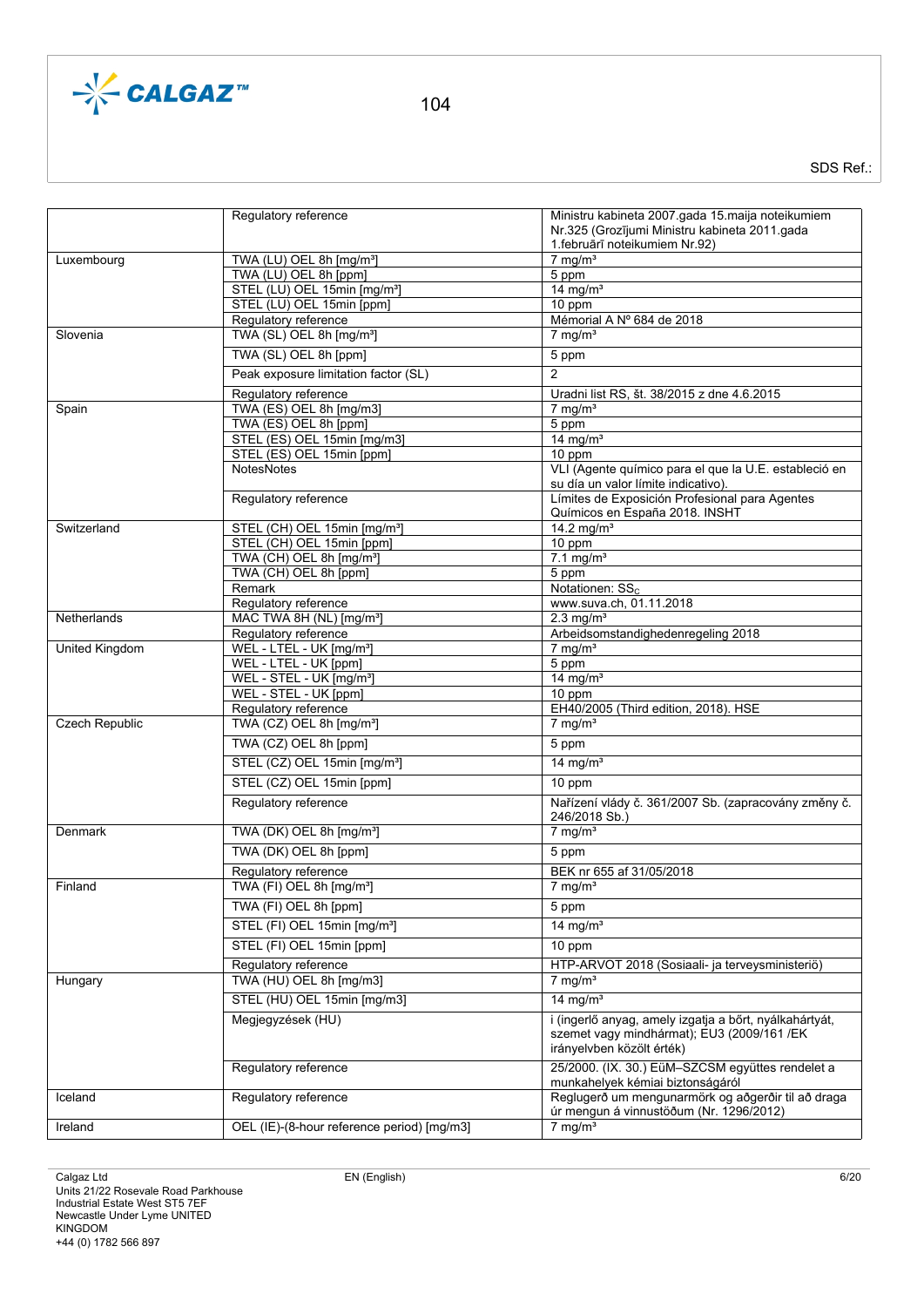

|                                                                  | OEL (IE)-(8-hour reference period) [ppm]                              | 5 ppm                                                                 |
|------------------------------------------------------------------|-----------------------------------------------------------------------|-----------------------------------------------------------------------|
|                                                                  |                                                                       |                                                                       |
|                                                                  | OEL (IE)-(15min reference period) [mg/m3]                             | 14 mg/ $m3$                                                           |
|                                                                  | OEL (IE)-(15min reference period) [ppm]                               | 10 ppm                                                                |
|                                                                  | Notes (IE)                                                            | IOELV (Indicative Occupational Exposure Limit<br>Values)              |
|                                                                  | Regulatory reference                                                  | Code of Practice for the Chemical Agents Regulations                  |
|                                                                  |                                                                       | 2018                                                                  |
| Lithuania                                                        | TWA (LT) OEL 8h [mg/m3]                                               | $7 \overline{\text{mg/m}^3}$                                          |
|                                                                  | TWA (LT) OEL 8h [ppm]                                                 | 5 ppm                                                                 |
|                                                                  | STEL (LT) OEL 15min [mg/m3]                                           | $14 \text{ mg/m}^3$                                                   |
|                                                                  | STEL (LT) OEL 15min [ppm]                                             | 10 ppm                                                                |
|                                                                  | Ceiling value (LT) OEL [mg/m3]                                        | $20$ mg/m <sup>3</sup>                                                |
|                                                                  | Ceiling value (LT) OEL [ppm]                                          | 15 ppm                                                                |
|                                                                  | Remark (LT)                                                           | U (ūmus poveikis)                                                     |
|                                                                  | Regulatory reference                                                  | LIETUVOS HIGIENOS NORMA HN 23:2011 (Nr. V-<br>695/A1-272, 2018-06-12) |
| Malta                                                            | TWA (MT) OEL 8h [mg/m <sup>3</sup> ]                                  | $7$ mg/m <sup>3</sup>                                                 |
|                                                                  | TWA (MT) OEL 8h [ppm]                                                 | 5 ppm                                                                 |
|                                                                  | STEL (MT) OEL 15min [mg/m <sup>3</sup> ]                              | 14 mg/ $m3$                                                           |
|                                                                  | STEL (MT) OEL 15min [ppm]                                             | 10 ppm                                                                |
|                                                                  | Regulatory reference                                                  | S.L.424.24 (L.N.57 of 2018)                                           |
| Norway                                                           | TWA (NO) OEL 8h [mg/m <sup>3</sup> ]                                  | $7$ mg/m <sup>3</sup>                                                 |
|                                                                  | TWA (NO) OEL 8h [ppm]                                                 | 5 ppm                                                                 |
|                                                                  | Ceiling value (NO) OEL [mg/m <sup>3</sup> ]                           | 14 mg/ $m3$                                                           |
|                                                                  | Ceiling value (NO) OEL [ppm]                                          | 10 ppm                                                                |
|                                                                  | Merknader (NO)                                                        | E (EU har en veiledende grenseverdi for stoffet)                      |
|                                                                  | Regulatory reference                                                  | FOR-2018-08-21-1255                                                   |
| Poland                                                           | TWA (PL) OEL 8h [mg/m <sup>3</sup> ]                                  | $7$ mg/m <sup>3</sup>                                                 |
|                                                                  | STEL (PL) OEL 15min [mg/m <sup>3</sup> ]                              | 14 mg/ $m3$                                                           |
|                                                                  | Regulatory reference                                                  | Dz. U. 2018 poz. 1286                                                 |
| Romania                                                          | TWA (RO) OEL 8h [mg/m <sup>3</sup> ]                                  | $7$ mg/m <sup>3</sup>                                                 |
|                                                                  | TWA (RO) OEL 8h [ppm]                                                 | 5 ppm                                                                 |
|                                                                  | STEL (RO) OEL 15min [mg/m <sup>3</sup> ]<br>STEL (RO) OEL 15min [ppm] | 14 mg/ $m3$<br>10 ppm                                                 |
|                                                                  | Regulatory reference                                                  | Hotărârea nr. 584/2018                                                |
| Slovakia                                                         | Maximum permissible exposure limit, average, 8h                       | $7$ mg/m <sup>3</sup>                                                 |
|                                                                  | $(SK)$ [mg/m <sup>3</sup> ]                                           |                                                                       |
|                                                                  | Maximum permissible exposure limit, average, 8h<br>(SK) [ppm]         | 5 ppm                                                                 |
|                                                                  | Regulatory reference                                                  | Nariadenie vlády č. 33/2018 Z.z.                                      |
| Sweden                                                           | TWA (SV) OEL 8h [mg/m <sup>3</sup> ]                                  | $7 \text{ mg/m}^3$                                                    |
|                                                                  | TWA (SV) OEL 8h [ppm]                                                 | 5 ppm                                                                 |
|                                                                  | STEL (SV) OEL 15min [mg/m <sup>3</sup> ]                              | 14 mg/ $m3$                                                           |
|                                                                  | STEL (SV) OEL 15min [ppm]                                             | 10 ppm                                                                |
|                                                                  | Regulatory reference                                                  | Hygieniska gränsvärden (AFS 2018:1)                                   |
| Portugal                                                         | TWA (PT) OEL 8h [ppm]                                                 | 1 ppm                                                                 |
|                                                                  | STEL (PT) OEL 15min [ppm]<br>Regulatory reference                     | 5 ppm<br>Norma Portuguesa NP 1796:2014                                |
|                                                                  |                                                                       |                                                                       |
| Carbon monoxide (630-08-0)<br>OEL : Occupational Exposure Limits |                                                                       |                                                                       |
| EU                                                               | TWA IOELV (EU) 8 h [mg/m <sup>3</sup> ]                               | $23$ mg/m <sup>3</sup>                                                |
|                                                                  | TWA IOELV (EU) 8 h [ppm]                                              | 20 ppm                                                                |
|                                                                  | STEL IOELV (EU) 15 min [mg/m <sup>3</sup> ]                           | 117 mg/m <sup>3</sup>                                                 |
|                                                                  | STEL IOELV (EU) 15 min [ppm]                                          | $100$ ppm                                                             |
|                                                                  | Notes                                                                 | SCOEL Recommendations (1995)                                          |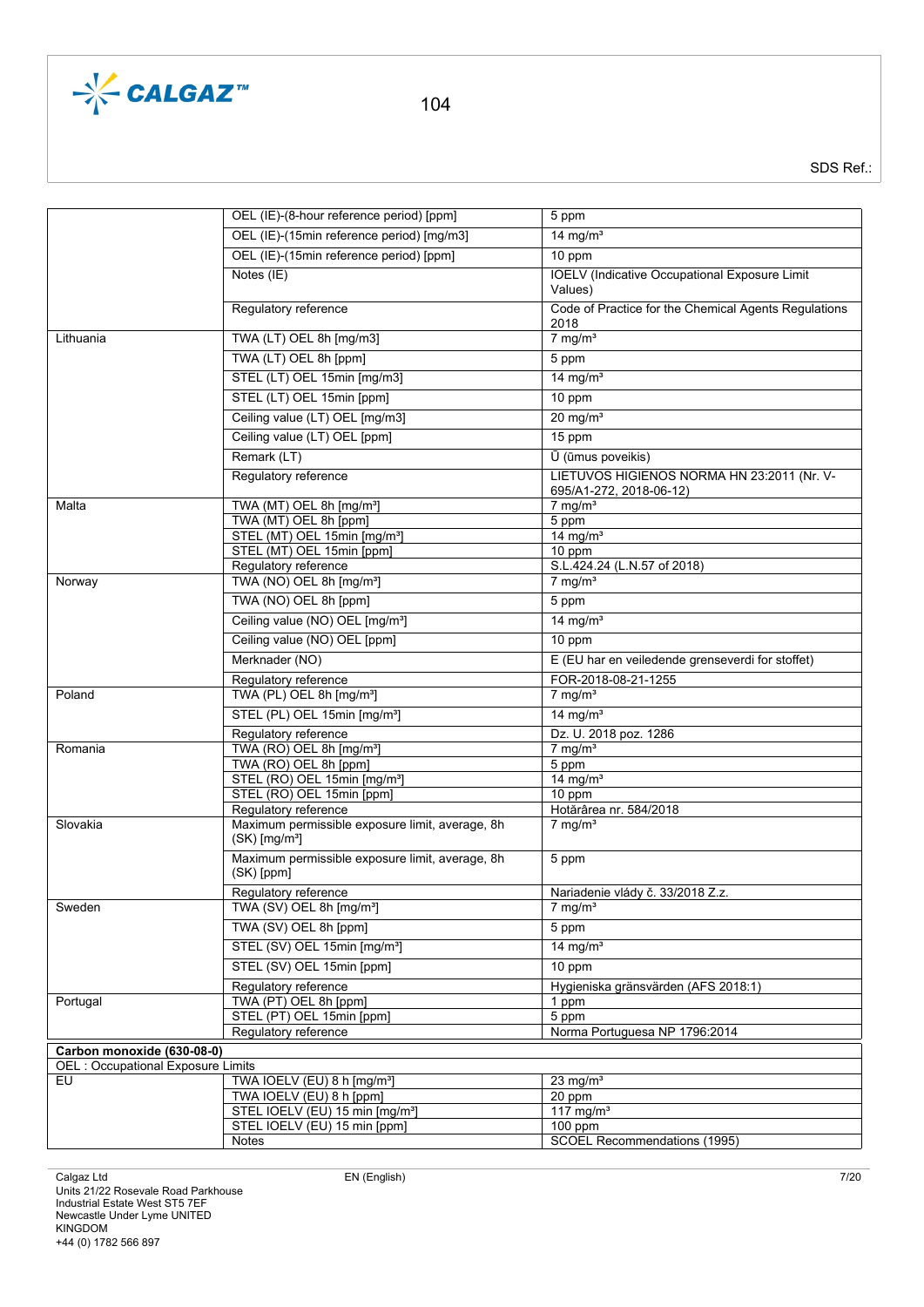

| Austria         | TWA (AT) OEL 8h [mg/m <sup>3</sup> ]                            | 33 mg/ $m3$                                            |
|-----------------|-----------------------------------------------------------------|--------------------------------------------------------|
|                 | TWA (AT) OEL 8h [ppm]                                           | 30 ppm                                                 |
|                 | STEL (AT) OEL 15min [mg/m <sup>3</sup> ]                        | 66 mg/m <sup>3</sup>                                   |
|                 |                                                                 |                                                        |
|                 | STEL (AT) OEL 15min [ppm]                                       | 60 ppm                                                 |
|                 | Regulatory reference                                            | BGBI. II Nr. 186/2015                                  |
| Belgium         | TWA (BE) OEL 8h [mg/m3]                                         | 23 mg/ $m3$                                            |
|                 | TWA (BE) OEL 8h [ppm]                                           | 20 ppm                                                 |
|                 |                                                                 | 117 mg/m $3$                                           |
|                 | STEL (BE) OEL 15min [mg/m3]                                     |                                                        |
|                 | STEL (BE) OEL 15min [ppm]                                       | $100$ ppm                                              |
|                 | Regulatory reference                                            | Koninklijk besluit/Arrêté royal 02/09/2018             |
| <b>Bulgaria</b> | TWA (BG) OEL 8h [mg/m <sup>3</sup> ]                            | $23$ mg/m <sup>3</sup>                                 |
|                 | STEL (BG) OEL 15min [mg/m <sup>3</sup> ]                        | 117 mg/m <sup>3</sup>                                  |
|                 |                                                                 |                                                        |
|                 | Regulatory reference                                            | Наредба № 13 от 30.12.2003 г. за защита на             |
|                 |                                                                 | работещите от рискове, свързани с експозиция на        |
|                 |                                                                 | химични агенти при работа (изм. и доп. ДВ. бр.73       |
|                 |                                                                 | от 4 септември 2018 г.)                                |
| Estonia         | TWA (EE) OEL 8h [mg/m <sup>3</sup> ]                            | 40 mg/m <sup>3</sup> Allmaakaevandustes                |
|                 |                                                                 |                                                        |
|                 |                                                                 | 25 mg/m <sup>3</sup> heitgaasina                       |
|                 |                                                                 | 23 mg/ $m3$                                            |
|                 | TWA (EE) OEL 8h [ppm]                                           | 35 ppm Allmaakaevandustes                              |
|                 |                                                                 | 20 ppm heitgaasina                                     |
|                 |                                                                 | 20 ppm                                                 |
|                 | STEL (EE) OEL 15min [mg/m <sup>3</sup> ]                        | 120 mg/m <sup>3</sup> Allmaakaevandustes               |
|                 |                                                                 |                                                        |
|                 |                                                                 | 117 $mg/m3$                                            |
|                 | STEL (EE) OEL 15min [ppm]                                       | 100 ppm Allmaakaevandustes                             |
|                 |                                                                 | $100$ ppm                                              |
|                 | Regulatory reference                                            | Vabariigi Valitsuse 18. septembri 2001. a määruse nr   |
|                 |                                                                 | 293 (21.08.2018)                                       |
|                 |                                                                 |                                                        |
| France          | TWA (FR) OEL 8h [mg/m <sup>3</sup> ]                            | $55 \text{ mg/m}^3$                                    |
|                 | TWA (FR) OEL 8h [ppm]                                           | 50 ppm                                                 |
|                 | Note (FR)                                                       | Valeurs recommandées/admises; substance classée        |
|                 |                                                                 | toxique pour la reproduction de catégorie 1A           |
|                 | Regulatory reference                                            | Circulaire du Ministère du travail (réf.: INRS ED 984, |
|                 |                                                                 |                                                        |
|                 |                                                                 | 2016)                                                  |
| Germany         | TRGS 900 Local name                                             | Kohlenstoffmonoxid                                     |
|                 | TRGS 900 Occupational exposure limit value (mg/m <sup>3</sup> ) | $35$ mg/m <sup>3</sup>                                 |
|                 | TRGS 900 Occupational exposure limit value (ppm)                | 30 ppm                                                 |
|                 |                                                                 |                                                        |
|                 |                                                                 |                                                        |
|                 | TRGS 900 Limitation of exposure peaks                           | 2(II)                                                  |
|                 | TRGS 900 Remark                                                 | DFG:Z                                                  |
|                 | TRGS 900 Regulatory reference                                   | <b>TRGS900</b>                                         |
| Greece          |                                                                 |                                                        |
|                 | TWA (GR) OEL 8h [mg/m <sup>3</sup> ]                            | 55 mg/ $m3$                                            |
|                 | TWA (GR) OEL 8h [ppm]                                           | 50 ppm                                                 |
|                 | STEL (GR) OEL 15min [mg/m <sup>3</sup> ]                        | 330 mg/ $m3$                                           |
|                 | STEL (GR) OEL 15min [ppm]                                       | 300 ppm                                                |
|                 | Regulatory reference                                            | $\Pi.\Delta. 90/1999$                                  |
| <b>ACGIH</b>    |                                                                 |                                                        |
|                 | <b>ACGIH TWA (ppm)</b>                                          | 25 ppm                                                 |
|                 | Remark (ACGIH)                                                  | TLV® Basis: COHb-emia. Notations: BEI                  |
|                 | Regulatory reference                                            | ACGIH 2018                                             |
|                 |                                                                 |                                                        |
| Latvia          | TWA (LV) OEL 8h [mg/m <sup>3</sup> ]                            | $20$ mg/m <sup>3</sup>                                 |
|                 | TWA (LV) OEL 8h [ppm]                                           | 17 ppm                                                 |
|                 |                                                                 |                                                        |
|                 | STEL (LV) OEL 15min [mg/m <sup>3</sup> ]                        | 117 mg/ $m3$                                           |
|                 | STEL (LV) OEL 15min [ppm]                                       | $100$ ppm                                              |
|                 | Regulatory reference                                            | Ministru kabineta 2007.gada 15.maija noteikumiem       |
|                 |                                                                 | Nr.325 (Grozījumi Ministru kabineta 2018. gada 10.     |
|                 |                                                                 |                                                        |
|                 |                                                                 | jūlijā noteikumiem Nr.407)                             |
| Luxembourg      | TWA (LU) OEL 8h [mg/m <sup>3</sup> ]                            | $23$ mg/m <sup>3</sup>                                 |
|                 | TWA (LU) OEL 8h [ppm]                                           | 20 ppm                                                 |
|                 | STEL (LU) OEL 15min [mg/m <sup>3</sup> ]                        | 117 mg/m $3$                                           |
|                 |                                                                 |                                                        |
|                 | STEL (LU) OEL 15min [ppm]                                       | $100$ ppm                                              |
| Slovenia        | Regulatory reference<br>TWA (SL) OEL 8h [mg/m <sup>3</sup> ]    | Mémorial A Nº 684 de 2018<br>$35 \text{ mg/m}^3$       |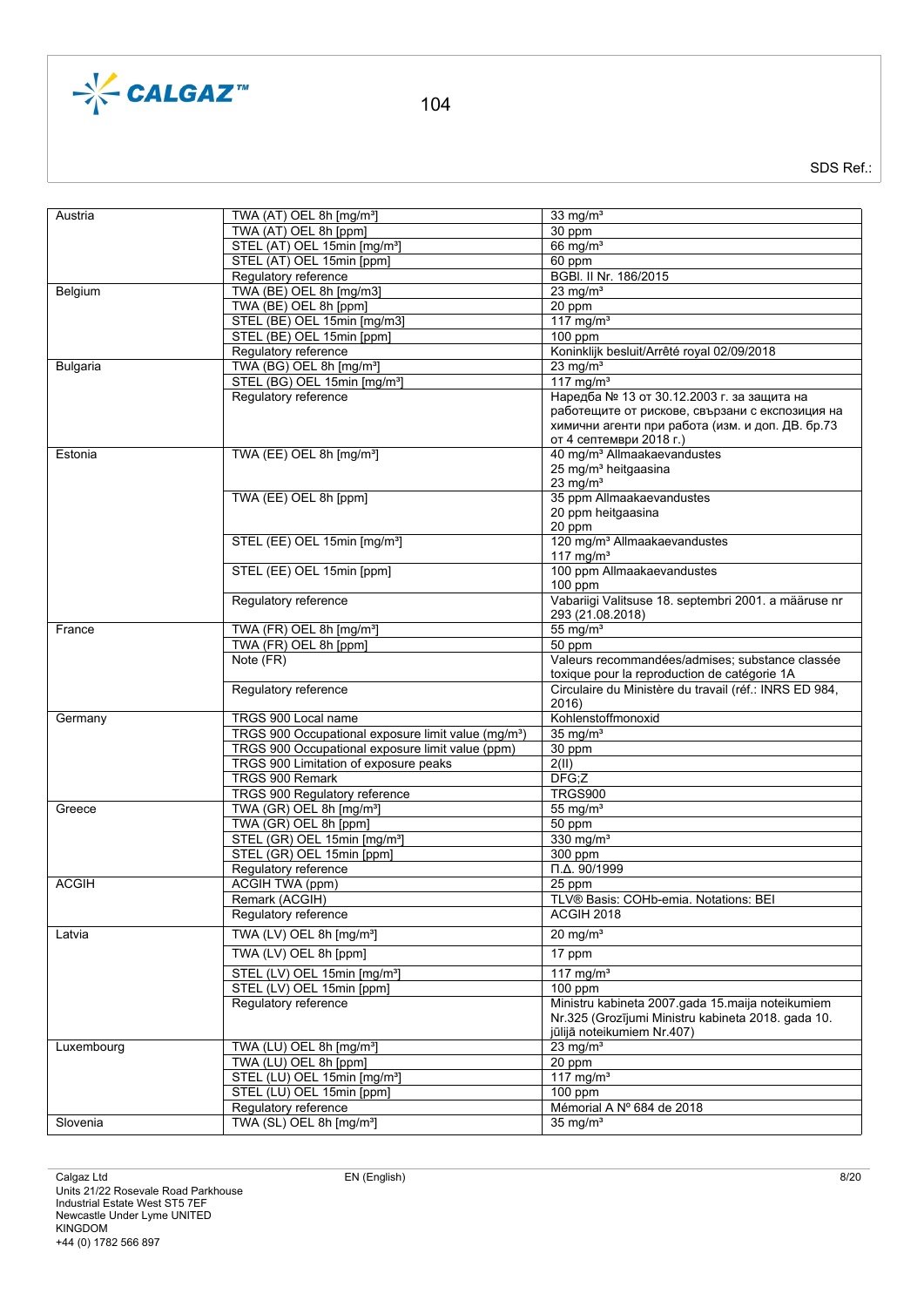

|                | TWA (SL) OEL 8h [ppm]                    | 30 ppm                                                                                                                                                                                                                                                                                                                                                                                                                                                                                                                                                 |
|----------------|------------------------------------------|--------------------------------------------------------------------------------------------------------------------------------------------------------------------------------------------------------------------------------------------------------------------------------------------------------------------------------------------------------------------------------------------------------------------------------------------------------------------------------------------------------------------------------------------------------|
|                | Peak exposure limitation factor (SL)     | $\overline{2}$                                                                                                                                                                                                                                                                                                                                                                                                                                                                                                                                         |
|                | Regulatory reference                     | Uradni list RS, št. 38/2015 z dne 4.6.2015                                                                                                                                                                                                                                                                                                                                                                                                                                                                                                             |
| Spain          | TWA (ES) OEL 8h [mg/m3]                  | 23 mg/m <sup>3</sup> 29 mg/m3 (valor vigente en 2017)                                                                                                                                                                                                                                                                                                                                                                                                                                                                                                  |
|                | TWA (ES) OEL 8h [ppm]                    | 20 ppm 25 ppm (valor vigente en 2017)                                                                                                                                                                                                                                                                                                                                                                                                                                                                                                                  |
|                | STEL (ES) OEL 15min [mg/m3]              | $117 \text{ mg/m}^3$                                                                                                                                                                                                                                                                                                                                                                                                                                                                                                                                   |
|                | STEL (ES) OEL 15min [ppm]                | $100$ ppm                                                                                                                                                                                                                                                                                                                                                                                                                                                                                                                                              |
|                | <b>NotesNotes</b>                        | VLI (Agente químico para el que la U.E. estableció en<br>su día un valor límite indicativo), TR1A (Cuando las<br>pruebas utilizadas para la clasificación procedan<br>principalmente de datos en humanos), VLB® (Agente<br>químico que tiene Valor Límite Biológico), , r (Esta<br>sustancia tiene establecidas restricciones a la<br>fabricación, la comercialización o el uso en los<br>términos especificados en el "Reglamento (CE) nº<br>1907/2006 sobre Registro, Evaluación, Autorización y<br>Restricción de sustancias y preparados químicos" |
|                | Regulatory reference                     | (REACH) de 18 de diciembre de 2006 (DOUE L 369<br>de 30 de diciembre de 2006). Las restricciones de una<br>sustancia pueden aplicarse a todos los usos o sólo a<br>usos concretos. El anexo XVII del Reglamento<br>REACH contiene la lista de todas las sustancias<br>restringidas y especifica los usos que se han<br>restringido).                                                                                                                                                                                                                   |
|                |                                          | Límites de Exposición Profesional para Agentes<br>Químicos en España 2018. INSHT                                                                                                                                                                                                                                                                                                                                                                                                                                                                       |
| Switzerland    | STEL (CH) OEL 15min [mg/m <sup>3</sup> ] | $70$ mg/m <sup>3</sup>                                                                                                                                                                                                                                                                                                                                                                                                                                                                                                                                 |
|                | STEL (CH) OEL 15min [ppm]                | 60 ppm                                                                                                                                                                                                                                                                                                                                                                                                                                                                                                                                                 |
|                | TWA (CH) OEL 8h [mg/m <sup>3</sup> ]     | $35 \text{ mg/m}^3$                                                                                                                                                                                                                                                                                                                                                                                                                                                                                                                                    |
|                | TWA (CH) OEL 8h [ppm]                    | 30 ppm                                                                                                                                                                                                                                                                                                                                                                                                                                                                                                                                                 |
|                | Remark                                   | Kritische Toxizität: COHb; Messmethoden: NIOSH;<br>Notationen: SS <sub>B</sub> , O <sup>L</sup> , B                                                                                                                                                                                                                                                                                                                                                                                                                                                    |
|                | Regulatory reference                     | www.suva.ch, 01.11.2018                                                                                                                                                                                                                                                                                                                                                                                                                                                                                                                                |
| Netherlands    | MAC TWA 8H (NL) [mg/m <sup>3</sup> ]     | 23 mg/ $m3$                                                                                                                                                                                                                                                                                                                                                                                                                                                                                                                                            |
|                | MAC STEL 15MIN (NL) [mg/m <sup>3</sup> ] | 117 mg/ $m3$                                                                                                                                                                                                                                                                                                                                                                                                                                                                                                                                           |
|                | Regulatory reference                     | Arbeidsomstandighedenregeling 2018                                                                                                                                                                                                                                                                                                                                                                                                                                                                                                                     |
| United Kingdom | WEL - LTEL - UK [mg/m <sup>3</sup> ]     | 23 mg/ $m3$<br>35 mg/m <sup>3</sup> Limits applicable to underground mining &<br>tunnelling industries ONLY until 21/8/23                                                                                                                                                                                                                                                                                                                                                                                                                              |
|                | WEL - LTEL - UK [ppm]                    | 20 ppm<br>30 ppm Limits applicable to underground mining &<br>tunnelling industries ONLY until 21/8/23                                                                                                                                                                                                                                                                                                                                                                                                                                                 |
|                | WEL - STEL - UK [mg/m <sup>3</sup> ]     | 117 mg/m <sup>3</sup><br>232 mg/m <sup>3</sup> Limits applicable to underground mining &<br>tunnelling industries ONLY until 21/8/23                                                                                                                                                                                                                                                                                                                                                                                                                   |
|                | WEL - STEL - UK [ppm]                    | 100 ppm<br>200 ppm Limits applicable to underground mining &<br>tunnelling industries ONLY until 21/8/23                                                                                                                                                                                                                                                                                                                                                                                                                                               |
|                | Remark (WEL)                             | BMGV (Biological monitoring guidance values are<br>listed in Table 2)                                                                                                                                                                                                                                                                                                                                                                                                                                                                                  |
|                | Regulatory reference                     | EH40/2005 (Third edition, 2018). HSE                                                                                                                                                                                                                                                                                                                                                                                                                                                                                                                   |
| Czech Republic | TWA (CZ) OEL 8h [mg/m <sup>3</sup> ]     | 23 mg/ $m3$                                                                                                                                                                                                                                                                                                                                                                                                                                                                                                                                            |
|                | TWA (CZ) OEL 8h [ppm]                    | 20.08 ppm                                                                                                                                                                                                                                                                                                                                                                                                                                                                                                                                              |
|                | STEL (CZ) OEL 15min [mg/m <sup>3</sup> ] | 117 mg/m <sup>3</sup>                                                                                                                                                                                                                                                                                                                                                                                                                                                                                                                                  |
|                | STEL (CZ) OEL 15min [ppm]                | 102.14 ppm                                                                                                                                                                                                                                                                                                                                                                                                                                                                                                                                             |
|                | Remark (CZ)                              | P (u látky nelze vyloučit závažné pozdní účinky)                                                                                                                                                                                                                                                                                                                                                                                                                                                                                                       |
|                | Regulatory reference                     | Nařízení vlády č. 361/2007 Sb. (zapracovány změny č.<br>246/2018 Sb.)                                                                                                                                                                                                                                                                                                                                                                                                                                                                                  |
|                |                                          |                                                                                                                                                                                                                                                                                                                                                                                                                                                                                                                                                        |
| Denmark        | TWA (DK) OEL 8h [mg/m <sup>3</sup> ]     | 23 mg/ $m3$                                                                                                                                                                                                                                                                                                                                                                                                                                                                                                                                            |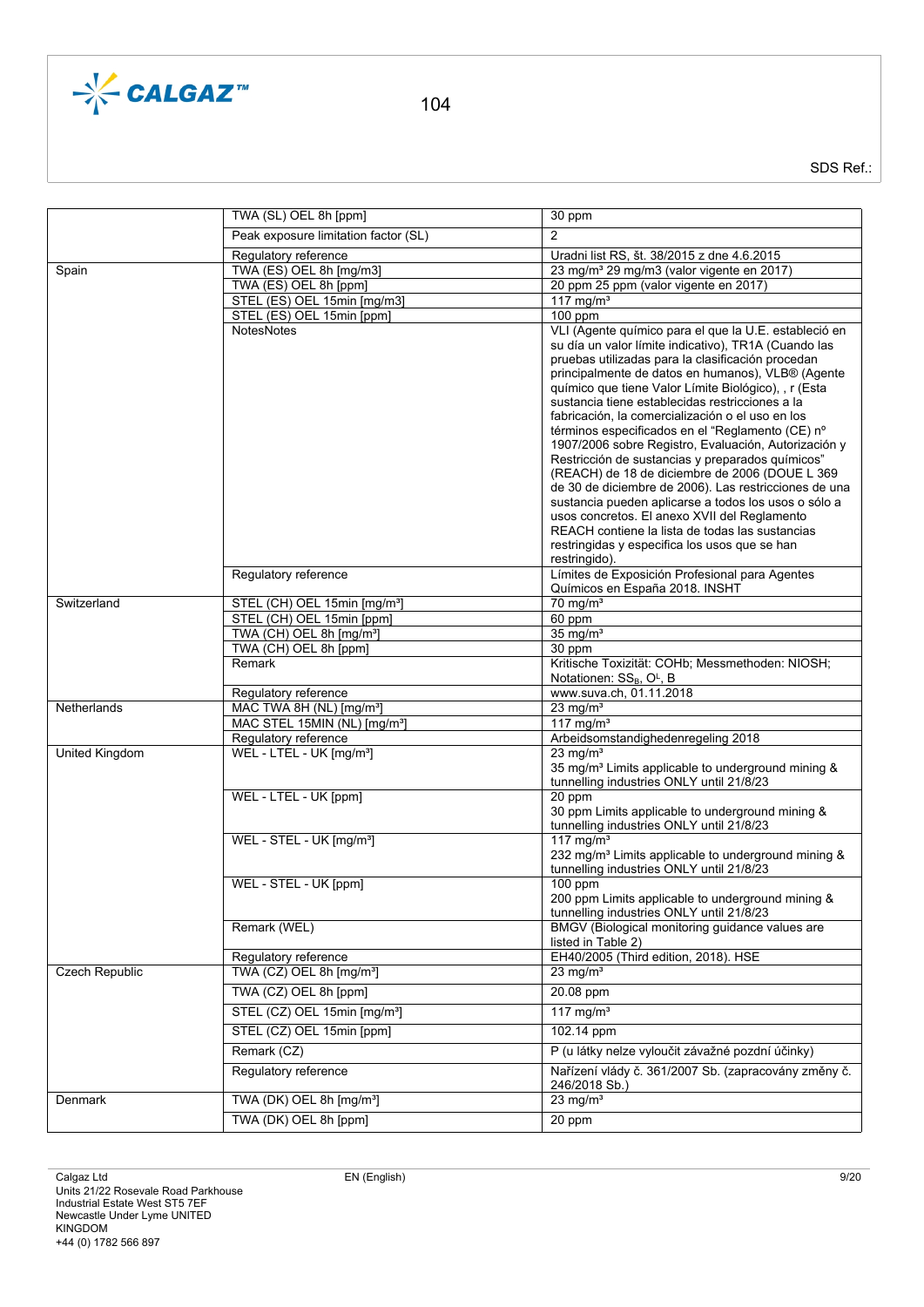

|           | Anmærkninger (DK)                                                     | E (betyder, at stoffet har en EF-grænseværdi)                                                                                                                                                                                                                |
|-----------|-----------------------------------------------------------------------|--------------------------------------------------------------------------------------------------------------------------------------------------------------------------------------------------------------------------------------------------------------|
|           | Regulatory reference                                                  | BEK nr 655 af 31/05/2018                                                                                                                                                                                                                                     |
| Finland   | TWA (FI) OEL 8h [mg/m <sup>3</sup> ]                                  | $23 \text{ mg/m}^3$                                                                                                                                                                                                                                          |
|           | TWA (FI) OEL 8h [ppm]                                                 | 20 ppm                                                                                                                                                                                                                                                       |
|           | STEL (FI) OEL 15min [mg/m <sup>3</sup> ]                              | $87$ mg/m <sup>3</sup>                                                                                                                                                                                                                                       |
|           | STEL (FI) OEL 15min [ppm]                                             | 75 ppm                                                                                                                                                                                                                                                       |
|           | Huomautus (FI)                                                        | melu                                                                                                                                                                                                                                                         |
|           | Regulatory reference                                                  | HTP-ARVOT 2018 (Sosiaali- ja terveysministeriö)                                                                                                                                                                                                              |
| Hungary   | TWA (HU) OEL 8h [mg/m3]                                               | $23 \text{ mg/m}^3$                                                                                                                                                                                                                                          |
|           |                                                                       | 33 mg/m <sup>3</sup> a föld alatti bányászat és az alagútfúrás<br>terén vonatkozó határértékek                                                                                                                                                               |
|           | STEL (HU) OEL 15min [mg/m3]                                           | $117 \text{ ma/m}^3$<br>66 mg/m <sup>3</sup> a föld alatti bányászat és az alagútfúrás<br>terén vonatkozó határértékek                                                                                                                                       |
|           | Megjegyzések (HU)                                                     | EU4 (2017/164 EU irányelvben közölt érték), BHM<br>(biológiai hatásmutató)                                                                                                                                                                                   |
|           | Regulatory reference                                                  | 25/2000. (IX. 30.) EüM-SZCSM együttes rendelet a<br>munkahelyek kémiai biztonságáról                                                                                                                                                                         |
| Iceland   | Regulatory reference                                                  | Reglugerð um mengunarmörk og aðgerðir til að draga<br>úr mengun á vinnustöðum (Nr. 390/2009)                                                                                                                                                                 |
| Ireland   | OEL (IE)-(8-hour reference period) [mq/m3]                            | 23 mg/ $m3$                                                                                                                                                                                                                                                  |
|           | OEL (IE)-(8-hour reference period) [ppm]                              | 20 ppm                                                                                                                                                                                                                                                       |
|           | OEL (IE)-(15min reference period) [mg/m3]                             | 117 mg/m $3$                                                                                                                                                                                                                                                 |
|           | OEL (IE)-(15min reference period) [ppm]                               | 100 ppm                                                                                                                                                                                                                                                      |
|           | Notes (IE)                                                            | Repr.1A (Substances which are known human<br>reproductive toxicants), IOELV (Indicative<br>Occupational Exposure Limit Values)                                                                                                                               |
|           | Regulatory reference                                                  | Code of Practice for the Chemical Agents Regulations<br>2018                                                                                                                                                                                                 |
| Lithuania | TWA (LT) OEL 8h [mg/m3]                                               | $23$ mg/m <sup>3</sup>                                                                                                                                                                                                                                       |
|           | TWA (LT) OEL 8h [ppm]                                                 | 20 ppm                                                                                                                                                                                                                                                       |
|           | STEL (LT) OEL 15min [mg/m3]                                           | 117 mg/m $3$                                                                                                                                                                                                                                                 |
|           | STEL (LT) OEL 15min [ppm]                                             | $100$ ppm                                                                                                                                                                                                                                                    |
|           | Remark (LT)                                                           | R (reprodukcijai toksiškas poveikis); Ū (ūmus poveikis)                                                                                                                                                                                                      |
|           | Regulatory reference                                                  | LIETUVOS HIGIENOS NORMA HN 23:2011 (Nr. V-<br>695/A1-272, 2018-06-12)                                                                                                                                                                                        |
| Malta     | TWA (MT) OEL 8h [mg/m <sup>3</sup> ]                                  | 23 mg/ $m3$                                                                                                                                                                                                                                                  |
|           | TWA (MT) OEL 8h [ppm]                                                 | 20 ppm                                                                                                                                                                                                                                                       |
|           | STEL (MT) OEL 15min [mg/m <sup>3</sup> ]<br>STEL (MT) OEL 15min [ppm] | 117 mg/m <sup>3</sup><br>$100$ ppm                                                                                                                                                                                                                           |
|           | Regulatory reference                                                  | S.L.424.24 (L.N.57 of 2018)                                                                                                                                                                                                                                  |
| Norway    | TWA (NO) OEL 8h [mg/m <sup>3</sup> ]                                  | $23 \text{ mg/m}^3$<br>29 mg/m <sup>3</sup> For bransjene gruvedrift under jord og<br>tunnelvirksomhet                                                                                                                                                       |
|           | TWA (NO) OEL 8h [ppm]                                                 | 20 ppm<br>25 ppm For bransjene gruvedrift under jord og<br>tunnelvirksomhet                                                                                                                                                                                  |
|           | STEL (NO) OEL 15min [mg/m <sup>3</sup> ]                              | 117 mg/m <sup>3</sup>                                                                                                                                                                                                                                        |
|           | STEL (NO) OEL 15min [ppm]                                             | $100$ ppm<br>100 ppm For bransjene gruvedrift under jord og<br>tunnelvirksomhet                                                                                                                                                                              |
|           | Merknader (NO)                                                        | R (Kjemikalier som skal betraktes som<br>reproduksjonstoksiske); E (EU har en veiledende<br>grenseverdi for stoffet); S (Korttidsverdi er en verdi for<br>gjennomsnittskonsentrasjonen av et kjemisk stoff i<br>pustesonen til en arbeidstaker som ikke skal |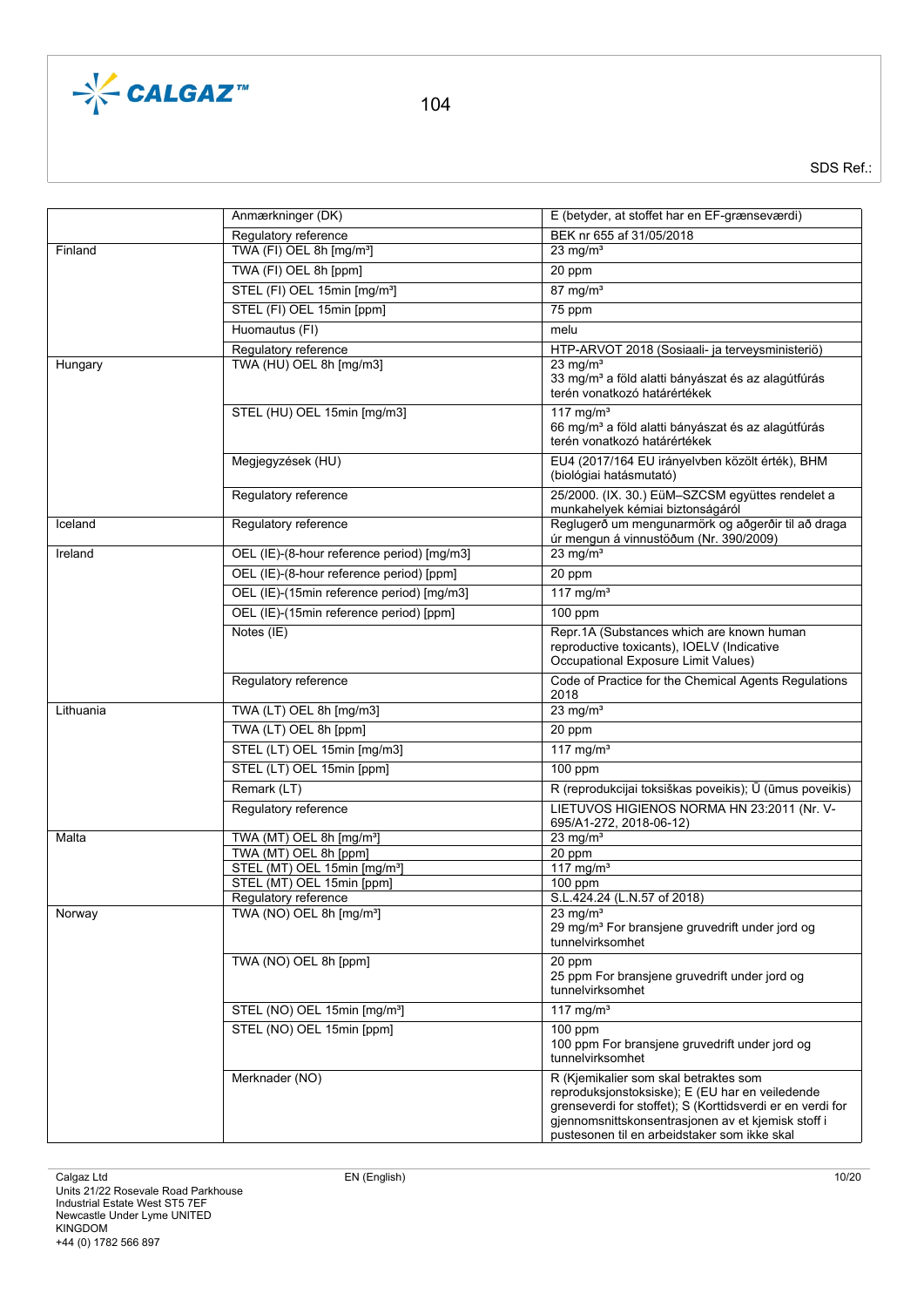

|          |                                                                                | overskrides i en fastsatt referanseperiode.<br>Referanseperioden er 15 minutter); 6) Enkelte bedrifter<br>innen smelteverkindustrien vil av teknisk-økonomiske<br>årsaker ikke kunne overholde denne korttidsverdien.<br>Det er disse bedriftenes ansvar å dokumentere et<br>forsvarlig arbeidsmiljø. Det skal utarbeides skriftlig<br>instruks for arbeid i CO-atmosfære. For bransjene<br>gruvedrift under jord og tunnelvirksomhet frem til<br>21.august 2023                                            |
|----------|--------------------------------------------------------------------------------|-------------------------------------------------------------------------------------------------------------------------------------------------------------------------------------------------------------------------------------------------------------------------------------------------------------------------------------------------------------------------------------------------------------------------------------------------------------------------------------------------------------|
|          | Regulatory reference                                                           | FOR-2018-08-21-1255                                                                                                                                                                                                                                                                                                                                                                                                                                                                                         |
| Poland   | TWA (PL) OEL 8h [mg/m <sup>3</sup> ]                                           | $23 \text{ mg/m}^3$                                                                                                                                                                                                                                                                                                                                                                                                                                                                                         |
|          | STEL (PL) OEL 15min [mg/m <sup>3</sup> ]                                       | $117 \text{ mg/m}^3$                                                                                                                                                                                                                                                                                                                                                                                                                                                                                        |
|          | Regulatory reference                                                           | Dz. U. 2018 poz. 1286                                                                                                                                                                                                                                                                                                                                                                                                                                                                                       |
| Romania  | TWA (RO) OEL 8h [mg/m <sup>3</sup> ]                                           | 20 mg/m <sup>3</sup> Exploatărilor miniere subterane și al<br>santierelor de săpare a tunelurilor și puțurilor<br>23 mg/m <sup>3</sup> (Pentru substanțe chimice în fază gazoasă<br>sau de vapori, valoarea-limită este exprimată la 20°C<br>si la 101,3 kPa)                                                                                                                                                                                                                                               |
|          | TWA (RO) OEL 8h [ppm]                                                          | 17.5 ppm Exploatărilor miniere subterane și al<br>șantierelor de săpare a tunelurilor și puțurilor<br>20 ppm                                                                                                                                                                                                                                                                                                                                                                                                |
|          | STEL (RO) OEL 15min [mg/m <sup>3</sup> ]                                       | 30 mg/m <sup>3</sup> Exploatărilor miniere subterane și al<br>șantierelor de săpare a tunelurilor și puțurilor<br>117 mg/m <sup>3</sup> (Pentru substanțe chimice în fază gazoasă<br>sau de vapori, valoarea-limită este exprimată la 20°C<br>si la 101,3 kPa)                                                                                                                                                                                                                                              |
|          | STEL (RO) OEL 15min [ppm]                                                      | 26 ppm Exploatărilor miniere subterane și al<br>santierelor de săpare a tunelurilor și puțurilor<br>$100$ ppm                                                                                                                                                                                                                                                                                                                                                                                               |
|          | Regulatory reference                                                           | Hotărârea nr. 584/2018                                                                                                                                                                                                                                                                                                                                                                                                                                                                                      |
| Slovakia | Maximum permissible exposure limit, average, 8h<br>$(SK)$ [mg/m <sup>3</sup> ] | 35 mg/m <sup>3</sup> podzemnej ťažbe a razení tunelov<br>23 mg/ $m3$                                                                                                                                                                                                                                                                                                                                                                                                                                        |
|          | Maximum permissible exposure limit, average, 8h<br>$(SK)$ [ppm]                | 30 ppm podzemnej ťažbe a razení tunelov<br>20 ppm                                                                                                                                                                                                                                                                                                                                                                                                                                                           |
|          | Upozornenie (SK)                                                               | 5) NPEL majú prechodné obdobie do 21. augusta<br>2023, ktoré sa týka expozície zamestnancov pri<br>podzemnej ťažbe a razení tunelov                                                                                                                                                                                                                                                                                                                                                                         |
|          | Regulatory reference                                                           | Nariadenie vlády č. 33/2018 Z.z.                                                                                                                                                                                                                                                                                                                                                                                                                                                                            |
| Sweden   | TWA (SV) OEL 8h [mg/m <sup>3</sup> ]                                           | $23 \text{ mg/m}^3$<br>25 mg/m <sup>3</sup> När det gäller underjord- eller tunnelarbete                                                                                                                                                                                                                                                                                                                                                                                                                    |
|          | TWA (SV) OEL 8h [ppm]                                                          | 20 ppm<br>20 ppm När det gäller underjord- eller tunnelarbete                                                                                                                                                                                                                                                                                                                                                                                                                                               |
|          | STEL (SV) OEL 15min [mg/m <sup>3</sup> ]                                       | $117 \text{ ma/m}^3$<br>117 mg/m <sup>3</sup> När det gäller underjord- eller tunnelarbete                                                                                                                                                                                                                                                                                                                                                                                                                  |
|          | STEL (SV) OEL 15min [ppm]                                                      | $100$ ppm<br>100 ppm När det gäller underjord- eller tunnelarbete                                                                                                                                                                                                                                                                                                                                                                                                                                           |
|          | Anmärkning (SE)                                                                | B (Ämnet kan orsaka hörselskada. Exponering för<br>ämnet nära det befintliga yrkeshygieniska gränsvärdet<br>och vid samtidig exponering för buller nära<br>insatsvärdet 80 dB kan orsaka hörselskada); R (Ämnet<br>är reproduktionsstörande. Med reproduktionsstörande<br>ämnen avses ämnen som kan medföra skadliga<br>effekter på fortplantningsförmågan eller avkommans<br>utveckling); V (Vägledande korttidsgränsvärde ska<br>användas som ett rekommenderat högsta värde som<br>inte bör överskridas) |
|          | Regulatory reference                                                           | Hygieniska gränsvärden (AFS 2018:1)                                                                                                                                                                                                                                                                                                                                                                                                                                                                         |
| Portugal | TWA (PT) OEL 8h [ppm]<br>Regulatory reference                                  | 25 ppm<br>Norma Portuguesa NP 1796:2014                                                                                                                                                                                                                                                                                                                                                                                                                                                                     |
|          |                                                                                |                                                                                                                                                                                                                                                                                                                                                                                                                                                                                                             |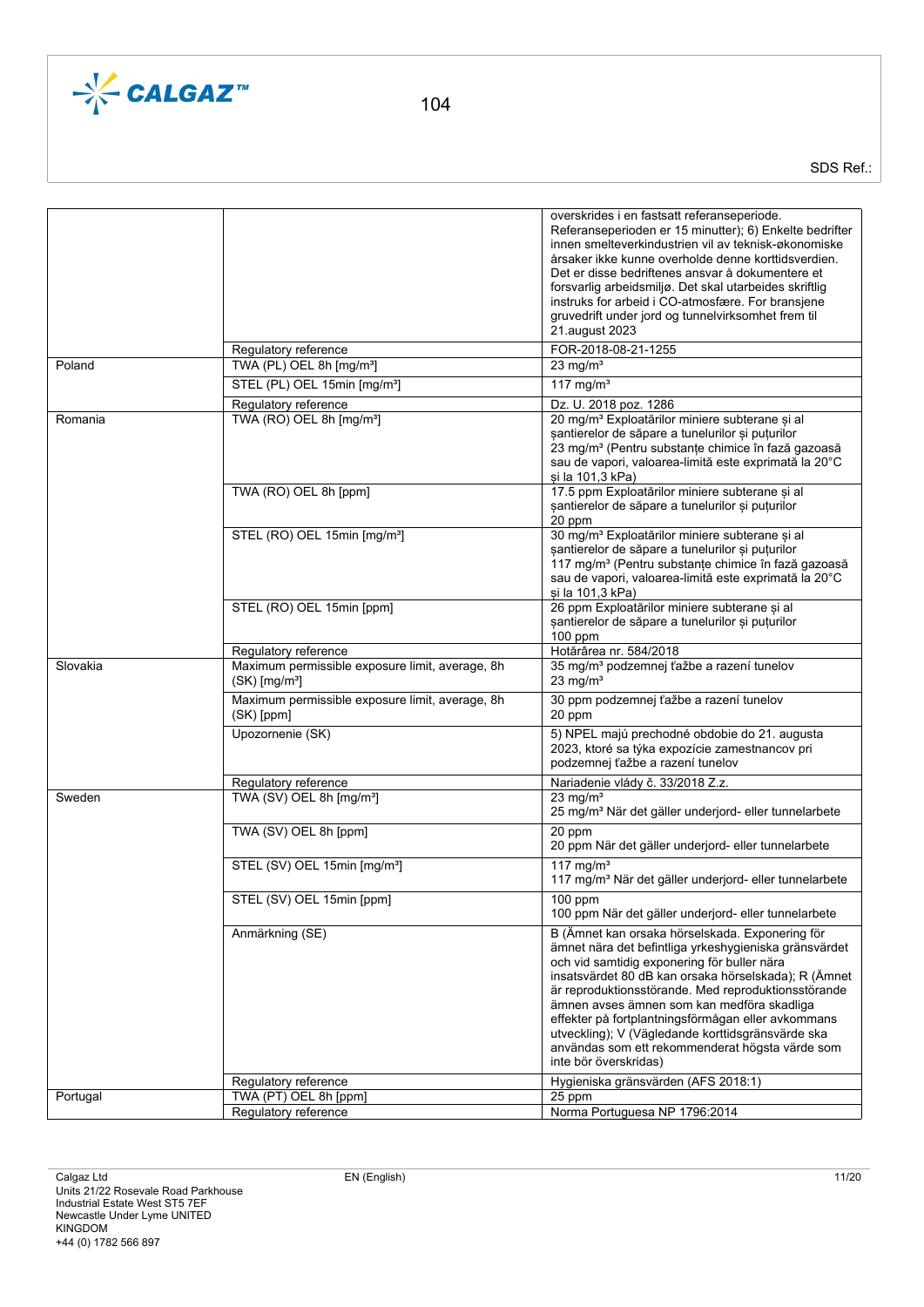

| Methane (74-82-8)                        |                                                               |                                                                                                              |
|------------------------------------------|---------------------------------------------------------------|--------------------------------------------------------------------------------------------------------------|
| OEL : Occupational Exposure Limits       |                                                               |                                                                                                              |
| Belgium                                  | TWA (BE) OEL 8h [ppm]                                         | 1000 ppm                                                                                                     |
|                                          | Regulatory reference                                          | Koninklijk besluit/Arrêté royal 02/09/2018                                                                   |
| <b>Bulgaria</b>                          | TWA (BG) OEL 8h [mg/m <sup>3</sup> ]                          | $500$ mg/m <sup>3</sup>                                                                                      |
|                                          | Regulatory reference                                          | Наредба № 13 от 30.12.2003 г. за защита на                                                                   |
|                                          |                                                               | работещите от рискове, свързани с експозиция на                                                              |
|                                          |                                                               | химични агенти при работа (изм. и доп. ДВ. бр.73                                                             |
|                                          |                                                               | от 4 септември 2018 г.)                                                                                      |
| <b>ACGIH</b>                             | Remark (ACGIH)                                                | TLV® Basis: Simple Asphyxiant                                                                                |
|                                          | Regulatory reference                                          | ACGIH 2018                                                                                                   |
| Spain                                    | TWA (ES) OEL 8h [ppm]                                         | 1000 ppm Hidrocarburos alifáticos alcanos (C1 - C4) y<br>sus mezclas, gases (Butano; Etano; Metano; Propano) |
|                                          | Regulatory reference                                          | Límites de Exposición Profesional para Agentes<br>Químicos en España 2018. INSHT                             |
| Switzerland                              | TWA (CH) OEL 8h [mg/m <sup>3</sup> ]                          | 6700 mg/m <sup>3</sup>                                                                                       |
|                                          | TWA (CH) OEL 8h [ppm]                                         | 10000 ppm                                                                                                    |
|                                          | Remark                                                        | Kritische Toxizität: Formal                                                                                  |
|                                          | Regulatory reference                                          | www.suva.ch, 01.11.2018                                                                                      |
| Finland                                  | TWA (FI) OEL 8h [ppm]                                         | 1000 ppm                                                                                                     |
|                                          | Huomautus (FI)                                                | Happea syrjäyttämällä tukahduttavat kaasut: Eräät                                                            |
|                                          |                                                               | kaasut voivat suurina pitoisuuksina vaikuttaa                                                                |
|                                          |                                                               | tukahduttavasti ilman muita merkittäviä fysiologisia                                                         |
|                                          |                                                               | vaikutuksia. Hapen puutetta voi ilmaantua työilman                                                           |
|                                          |                                                               | normaalin happipitoisuuden (noin 21 %) laskiessa alle                                                        |
|                                          |                                                               | 18 %:n. Erityisesti typetettyihin tiloihin kulkuun liittyy                                                   |
|                                          |                                                               | merkittävä tukehtumisriski ja hengenvaara. Liian                                                             |
|                                          |                                                               | alhaiselta happipitoisuudelta suojaudutaan valvomalla                                                        |
|                                          |                                                               | työilman happipitoisuutta ja tarkoituksenmukaisin<br>teknisin järjestelyin sekä suojaimin, johon             |
|                                          |                                                               | hengityskelpoista ilmaa saadaan letkuilla tai säiliöstä                                                      |
|                                          |                                                               | riippumatta ympäröivästä ilmasta. Erityisen herkkiä                                                          |
|                                          |                                                               | alhaiselle happipitoisuudelle voivat olla eräitä sydän- ja                                                   |
|                                          |                                                               | keuhkosairauksia sairastavat työntekijät. Jotkut                                                             |
|                                          |                                                               | tukahduttavista kaasuista, kuten vety ja asetyleeni,                                                         |
|                                          |                                                               | ovat erittäin helposti syttyviä jo pienemmissä                                                               |
|                                          |                                                               | pitoisuuksissa, ja myös tämän vuoksi niiden                                                                  |
|                                          |                                                               | työilmapitoisuus on pidettävä alhaisena. Muita happea                                                        |
|                                          |                                                               | syrjäyttämällä tukahduttavia kaasuja ovat mm. helium,                                                        |
|                                          |                                                               | neon, argon ja jo edellä mainittu typpi.                                                                     |
|                                          | Regulatory reference                                          | HTP-ARVOT 2018 (Sosiaali- ja terveysministeriö)                                                              |
| Ireland                                  | OEL (IE)-(8-hour reference period) [ppm]                      | 1000 ppm                                                                                                     |
|                                          | Notes (IE)                                                    | Asphx. (Gaseous chemical substances which may not                                                            |
|                                          |                                                               | produce significant physiological effects in the                                                             |
|                                          |                                                               | exposed employee, but when present in high                                                                   |
|                                          |                                                               | concentrations will act as simple asphyxiants).                                                              |
|                                          | Regulatory reference                                          | Code of Practice for the Chemical Agents Regulations                                                         |
|                                          |                                                               | 2018<br>1200 mg/m <sup>3</sup>                                                                               |
| Romania                                  | TWA (RO) OEL 8h [mg/m <sup>3</sup> ]<br>TWA (RO) OEL 8h [ppm] | 1834 ppm                                                                                                     |
|                                          | STEL (RO) OEL 15min [mg/m <sup>3</sup> ]                      | 1500 mg/m $3$                                                                                                |
|                                          | STEL (RO) OEL 15min [ppm]                                     | 2292 ppm                                                                                                     |
|                                          | Regulatory reference                                          | Hotărârea nr. 584/2018                                                                                       |
| Nitrogen (7727-37-9)                     |                                                               |                                                                                                              |
| <b>OEL: Occupational Exposure Limits</b> |                                                               |                                                                                                              |
| Belgium                                  | Remark (BE)                                                   | A: la mention "A" signifie que l'agent libère un gaz ou                                                      |
|                                          |                                                               | une vapeur qui n'ont en eux-mêmes aucun effet                                                                |
|                                          |                                                               | physiologique mais peuvent diminuer le taux                                                                  |
|                                          |                                                               | d'oxygène dans l'air. Lorsque le taux d'oxygène                                                              |
|                                          |                                                               | descend en dessous de 17-18 % (vol/vol) le manque                                                            |
|                                          |                                                               | d'oxygène provoque des suffocations qu'aucun                                                                 |
|                                          |                                                               | symptôme préalable n'annonce. # A: de vermelding                                                             |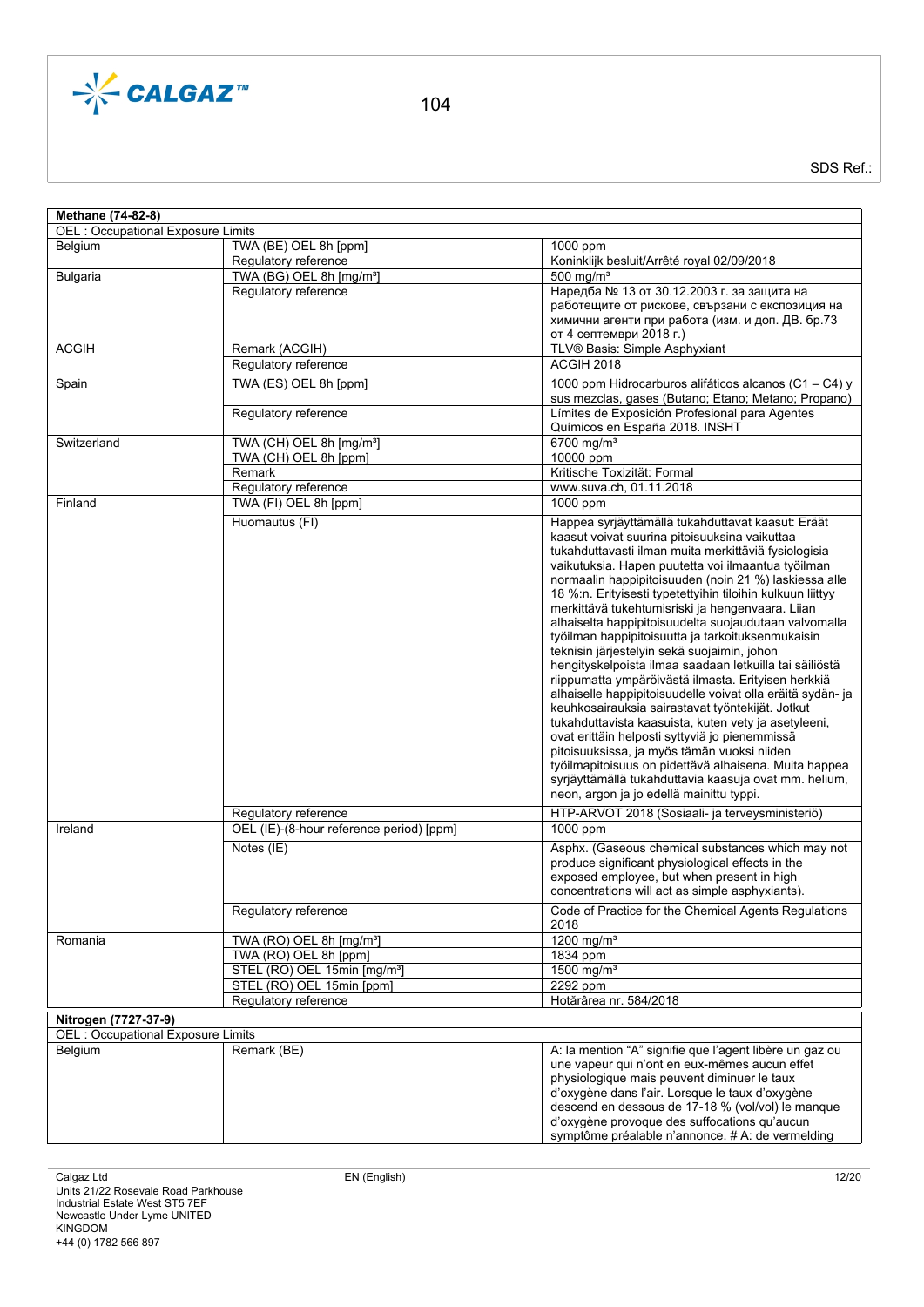

SDS Ref.:

| <b>ACGIH</b> | Regulatory reference<br>Remark (ACGIH)<br>Regulatory reference | "A" betekent dat dit agens gas of damp vrijgeeft dat of<br>die op zich geen fysiologische werking heeft, maar het<br>zuurstofgehalte in de lucht verlaagt. Wanneer het<br>zuurstofgehalte daalt onder de 17-18 % (vol/vol),<br>veroorzaakt het zuurstoftekort verstikking, die zich<br>manifesteert zonder dat er een waarschuwing aan<br>voorafgaat.<br>Koninklijk besluit/Arrêté royal 02/09/2018<br>TLV® Basis: Simple Asphyxiant<br><b>ACGIH 2018</b>                                                                                                                        |
|--------------|----------------------------------------------------------------|----------------------------------------------------------------------------------------------------------------------------------------------------------------------------------------------------------------------------------------------------------------------------------------------------------------------------------------------------------------------------------------------------------------------------------------------------------------------------------------------------------------------------------------------------------------------------------|
| Spain        | <b>NotesNotes</b>                                              | b (Asfixiantes simples. Ciertos gases y vapores<br>presentes en el aire actúan desplazando al oxígeno y<br>disminuyendo su concentración en el aire, sin efecto<br>toxicológico. Estas sustancias no tienen un valor límite<br>ambiental asignado y el único factor limitador de la<br>concentración viene dado por el oxígeno disponible en<br>el aire, que debe ser al menos del 19,5 % de O2<br>equivalente a nivel del mar. Este valor proporciona<br>una cantidad adecuada de oxígeno para la mayoría de<br>los trabajos realizados, incluyendo un margen de<br>sequridad). |
|              | Regulatory reference                                           | Límites de Exposición Profesional para Agentes<br>Químicos en España 2018. INSHT                                                                                                                                                                                                                                                                                                                                                                                                                                                                                                 |
| Switzerland  | Regulatory reference                                           | www.suva.ch, 01.11.2018                                                                                                                                                                                                                                                                                                                                                                                                                                                                                                                                                          |
| Ireland      | Notes (IE)                                                     | Asphx. (Gaseous chemical substances which may not<br>produce significant physiological effects in the<br>exposed employee, but when present in high<br>concentrations will act as simple asphyxiants).                                                                                                                                                                                                                                                                                                                                                                           |
|              | Regulatory reference                                           | Code of Practice for the Chemical Agents Regulations<br>2018                                                                                                                                                                                                                                                                                                                                                                                                                                                                                                                     |

# **Hydrogen sulphide (7783-06-4)**

| 14 mg/ $m3$           |
|-----------------------|
| 14 mg/ $m3$           |
| $7 \text{ mg/m}^3$    |
| $7 \text{ mg/m}^3$    |
|                       |
|                       |
|                       |
| $100$ ppm             |
| 117 mg/m <sup>3</sup> |
| 23 ppm                |
| $23 \text{ mg/m}^3$   |
|                       |

# **Hydrogen sulphide (7783-06-4)**

| PNEC: Predicted no effect concentration         |                |
|-------------------------------------------------|----------------|
| Agua (freshwater)                               | $0.00005$ ma/l |
| Aquatic. intermittent releases                  | $0.0005$ ma/l  |
| Micro-organisms in sewage treatment plant (STP) | .33 ma/l       |

### **8.2. Exposure controls**

# **8.2.1. Appropriate engineering controls**

: Provide adequate general and local exhaust ventilation.

Systems under pressure should be regularily checked for leakages.

Ensure exposure is below occupational exposure limits (where available).

Consider the use of a work permit system e.g. for maintenance activities.

### **8.2.2. Individual protection measures, e.g. personal protective equipment**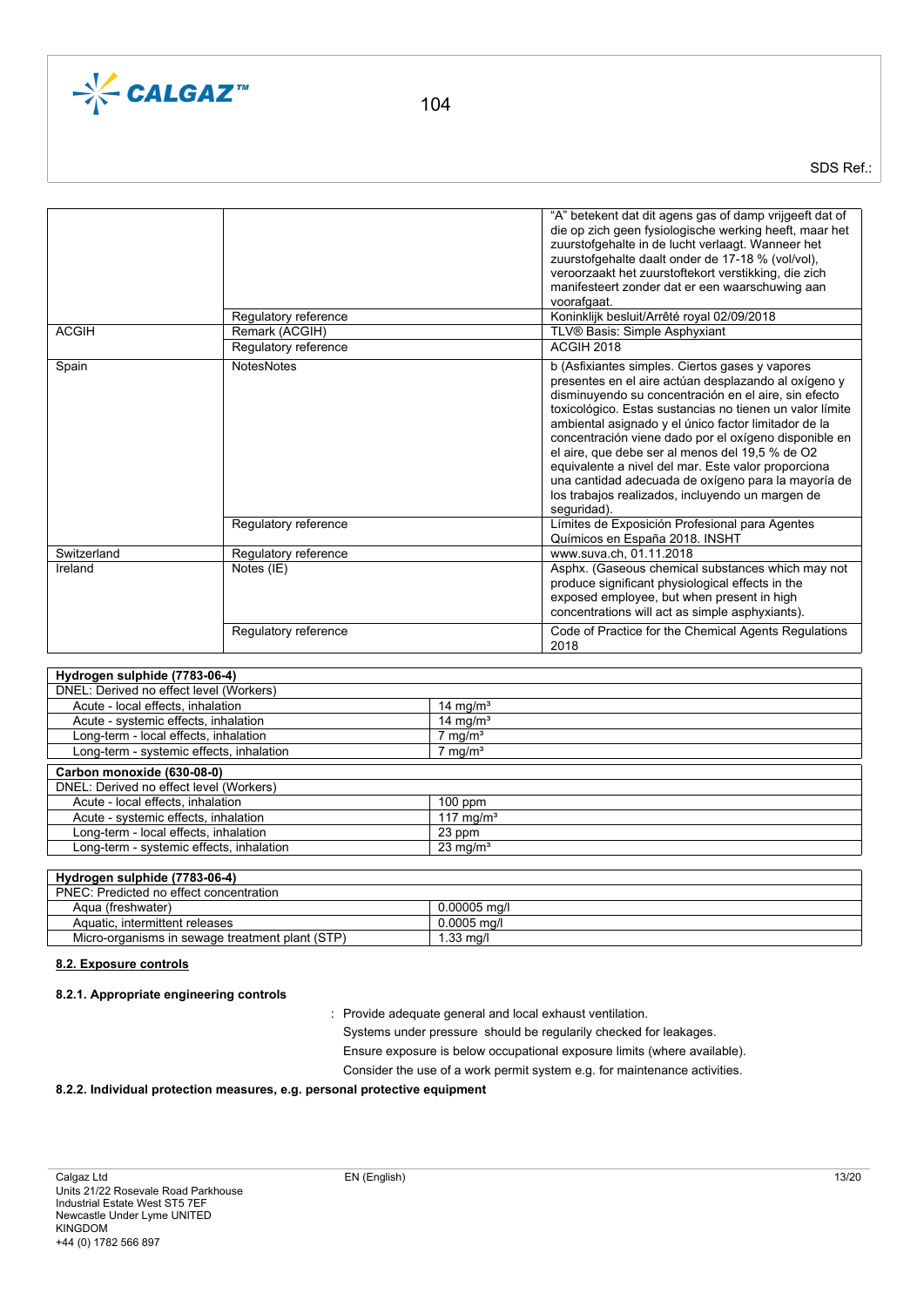

|                          | $\pm$ A risk assessment should be conducted and documented in each work area to assess the risks<br>related to the use of the product and to select the PPE that matches the relevant risk. The<br>following recommendations should be considered:<br>PPE compliant to the recommended EN/ISO standards should be selected.                                                                                                                                                                                                                                          |
|--------------------------|----------------------------------------------------------------------------------------------------------------------------------------------------------------------------------------------------------------------------------------------------------------------------------------------------------------------------------------------------------------------------------------------------------------------------------------------------------------------------------------------------------------------------------------------------------------------|
| • Eye/face protection    | : Wear safety glasses with side shields.<br>Standard EN 166 - Personal eye-protection - specifications.                                                                                                                                                                                                                                                                                                                                                                                                                                                              |
| • Skin protection        |                                                                                                                                                                                                                                                                                                                                                                                                                                                                                                                                                                      |
| - Hand protection        | : Wear working gloves when handling gas containers.<br>Standard EN 388 - Protective gloves against mechanical risk.                                                                                                                                                                                                                                                                                                                                                                                                                                                  |
| - Other                  | : Wear safety shoes while handling containers.<br>Standard EN ISO 20345 - Personal protective equipment - Safety footwear.                                                                                                                                                                                                                                                                                                                                                                                                                                           |
| • Respiratory protection | Gas filters may be used if all surrounding conditions e.g. type and concentration of the<br>contaminant(s) and duration of use are known.<br>Use gas filters with full face mask, where exposure limits may be exceeded for a short-term<br>period, e.g. connecting or disconnecting containers.<br>Consult respiratory device supplier's product information for the selection of the appropriate<br>device.<br>Gas filters do not protect against oxygen deficiency.<br>Standard EN 14387 - Gas filter(s), combined filter(s) and standard EN136, full face masks. |
| • Thermal hazards        | : None in addition to the above sections.                                                                                                                                                                                                                                                                                                                                                                                                                                                                                                                            |

# **8.2.3. Environmental exposure controls**

: None necessary.

# **SECTION 9: Physical and chemical properties**

# **9.1. Information on basic physical and chemical properties**

| ********************** |   |  |
|------------------------|---|--|
| Appearance             |   |  |
|                        |   |  |
|                        | . |  |

• Physical state at 20°C / 101.3kPa : Gas

| : Mixture contains one or more component(s) which have the following colour(s):<br>Colourless.             |
|------------------------------------------------------------------------------------------------------------|
| : There may be no odour warning properties, odour is subjective and inadequate to warn of<br>overexposure. |
| Mixture contains one or more component(s) which have the following odour:<br>Rotten eggs.                  |
| : Odour threshold is subjective and inadequate to warn of overexposure.                                    |
| : Not applicable for gases and gas mixtures.                                                               |
| : Not applicable for gas mixtures.                                                                         |
| : Not applicable for gas mixtures.                                                                         |
| : Not applicable for gases and gas mixtures.                                                               |
| : Not applicable for gases and gas mixtures.                                                               |
| : Non flammable.                                                                                           |
| : Non flammable.                                                                                           |
| $:$ Not applicable.                                                                                        |
| : Not applicable.                                                                                          |
| : Not applicable.                                                                                          |
| : Lighter or similar to air.                                                                               |
| : Not applicable for gas mixtures.                                                                         |
|                                                                                                            |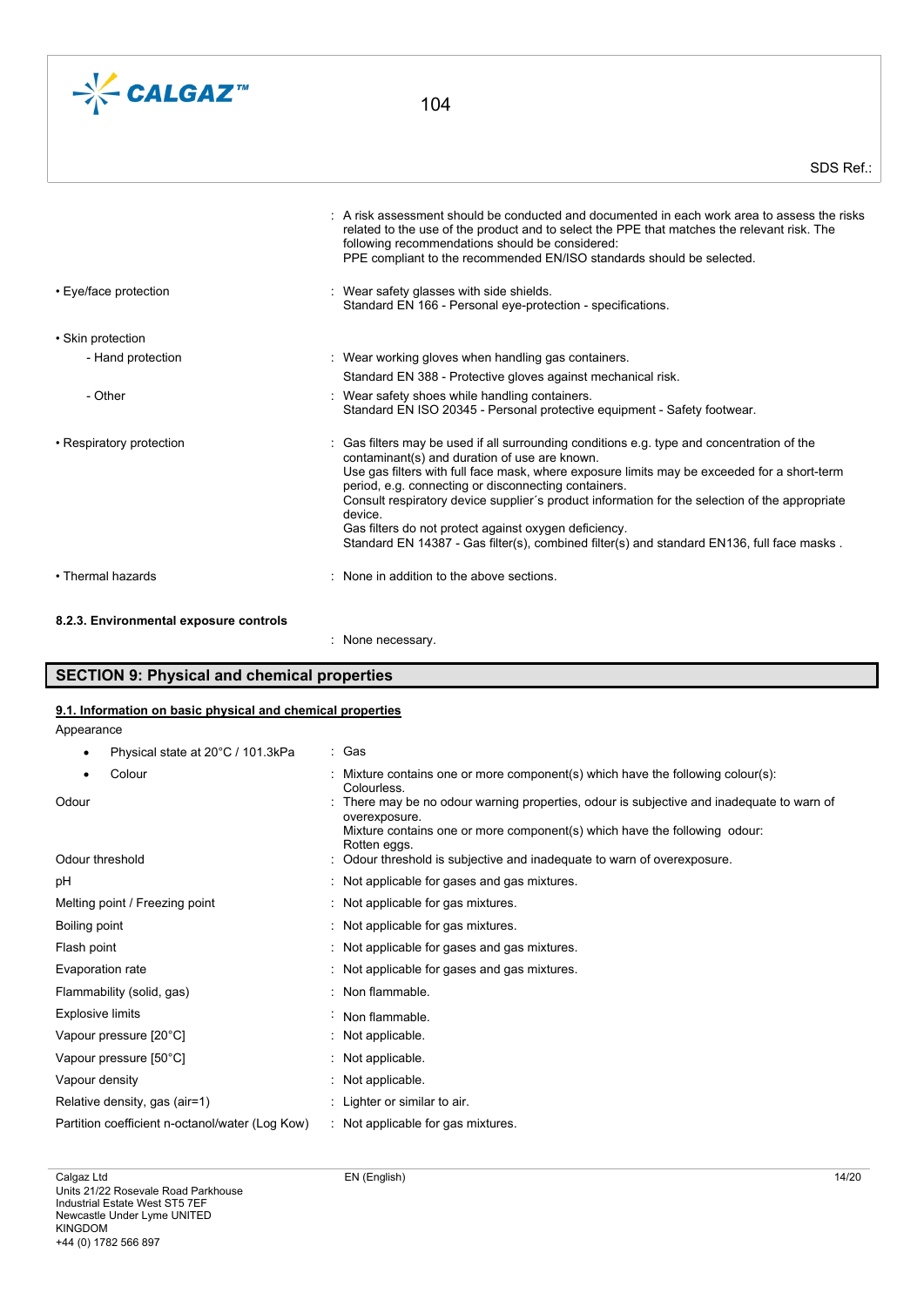

| $:$ Non flammable.                 |
|------------------------------------|
| $\therefore$ Not applicable.       |
| : No reliable data available.      |
| $:$ Not applicable.                |
| : Not applicable.                  |
|                                    |
| : Not applicable for gas mixtures. |
| : None.                            |
|                                    |

# **SECTION 10: Stability and reactivity**

| 10.1. Reactivity                         |                                                                                                           |
|------------------------------------------|-----------------------------------------------------------------------------------------------------------|
|                                          | : No reactivity hazard other than the effects described in sub-sections below.                            |
| 10.2. Chemical stability                 | : Stable under normal conditions.                                                                         |
| 10.3. Possibility of hazardous reactions |                                                                                                           |
|                                          | : Stable under normal conditions of use.                                                                  |
| 10.4. Conditions to avoid                |                                                                                                           |
|                                          | : Avoid moisture in installation systems.                                                                 |
| 10.5. Incompatible materials             |                                                                                                           |
|                                          | : For additional information on compatibility refer to ISO 11114.                                         |
| 10.6. Hazardous decomposition products   |                                                                                                           |
|                                          | : Under normal conditions of storage and use, hazardous decomposition products should not be<br>produced. |
|                                          |                                                                                                           |

# **SECTION 11: Toxicological information**

| 11.1. Information on toxicological effects |                                              |
|--------------------------------------------|----------------------------------------------|
| <b>Acute toxicity</b>                      | : Classification criteria are not met.       |
| Hydrogen sulphide (7783-06-4)              |                                              |
| LC50 inhalation rat (ppm)                  | 356 ppm/4h                                   |
| Carbon monoxide (630-08-0)                 |                                              |
| LC50 inhalation rat (ppm)                  | 3760 ppm/1h<br>1300 ppm/4h                   |
| <b>Skin corrosion/irritation</b>           | : No known effects from this product.        |
| Serious eye damage/irritation              | : No known effects from this product.        |
| Respiratory or skin sensitisation          | : No known effects from this product.        |
| Germ cell mutagenicity                     | : No known effects from this product.        |
| Carcinogenicity                            | : No known effects from this product.        |
| <b>Toxic for reproduction: Fertility</b>   | : No known effects from this product.        |
| Toxic for reproduction: unborn child       | : Classification criteria are not met.       |
| <b>STOT-single exposure</b>                | : Classification criteria are not met.       |
| <b>STOT-repeated exposure</b>              | : Classification criteria are not met.       |
| <b>Aspiration hazard</b>                   | : Not applicable for gases and gas mixtures. |

# **SECTION 12: Ecological information**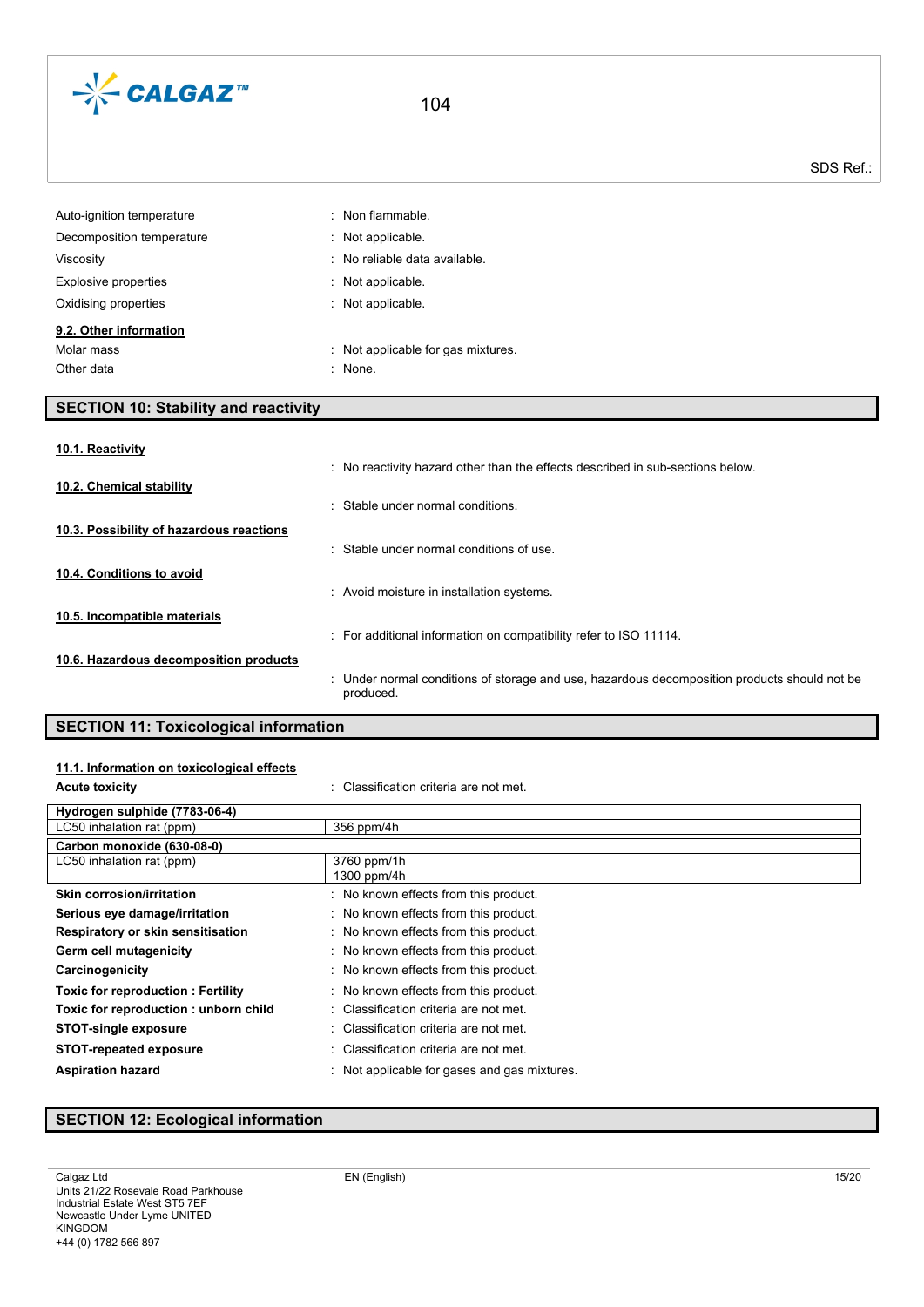

SDS Ref.:

# **12.1. Toxicity**

| Assessment                                                                            | : Classification criteria are not met.                                                                                            |
|---------------------------------------------------------------------------------------|-----------------------------------------------------------------------------------------------------------------------------------|
| EC50 48h - Daphnia magna [mg/l]                                                       | : No data available.                                                                                                              |
| EC50 72h - Algae [mg/l]                                                               | No data available.                                                                                                                |
| LC50 96 h - Fish [mg/l]                                                               | : No data available.                                                                                                              |
|                                                                                       |                                                                                                                                   |
| Hydrogen sulphide (7783-06-4)                                                         |                                                                                                                                   |
| EC50 48h - Daphnia magna [mg/l]<br>EC50 72h - Algae [mg/l]                            | $0.12 \text{ mg/l}$<br>1.87 mg/l                                                                                                  |
| LC50 96 h - Fish [mg/l]                                                               | $0.007 - 0.019$                                                                                                                   |
| Carbon monoxide (630-08-0)                                                            |                                                                                                                                   |
| EC50 48h - Daphnia magna [mg/l]                                                       | Study scientifically unjustified.                                                                                                 |
| EC50 72h - Algae [mg/l]                                                               | Study scientifically unjustified.                                                                                                 |
| LC50 96 h - Fish [mg/l]                                                               | Study scientifically unjustified.                                                                                                 |
| Methane (74-82-8)                                                                     |                                                                                                                                   |
| EC50 48h - Daphnia magna [mg/l]                                                       | 69.4 mg/l                                                                                                                         |
| EC50 72h - Algae [mg/l]                                                               | 19.4 mg/l                                                                                                                         |
| LC50 96 h - Fish [mg/l]                                                               | 147.5 mg/l                                                                                                                        |
| 12.2. Persistence and degradability                                                   |                                                                                                                                   |
| Assessment                                                                            | : No data available.                                                                                                              |
| 12.3. Bioaccumulative potential                                                       |                                                                                                                                   |
| Assessment                                                                            | : No data available.                                                                                                              |
| 12.4. Mobility in soil                                                                |                                                                                                                                   |
| Assessment                                                                            | : Because of its high volatility, the product is unlikely to cause ground or water pollution.<br>Partition into soil is unlikely. |
| 12.5. Results of PBT and vPvB assessment                                              |                                                                                                                                   |
| Assessment                                                                            | : Not classified as PBT or vPvB.                                                                                                  |
| 12.6. Other adverse effects                                                           |                                                                                                                                   |
| Other adverse effects                                                                 | : No known effects from this product.                                                                                             |
| Effect on the ozone layer                                                             | $:$ None.                                                                                                                         |
| Effect on global warming                                                              | : Contains greenhouse gas(es).                                                                                                    |
|                                                                                       |                                                                                                                                   |
| <b>SECTION 13: Disposal considerations</b>                                            |                                                                                                                                   |
| 13.1. Waste treatment methods                                                         |                                                                                                                                   |
|                                                                                       | May be vented to atmosphere in a well ventilated place.                                                                           |
|                                                                                       | Do not discharge into any place where its accumulation could be dangerous.                                                        |
|                                                                                       | Return unused product in original cylinder to supplier.                                                                           |
|                                                                                       |                                                                                                                                   |
| List of hazardous waste codes (from<br>Commission Decision 2000/532/EC as<br>amended) | : 16 05 05 : Gases in pressure containers other than those mentioned in 16 05 04.                                                 |
| 13.2. Additional information                                                          |                                                                                                                                   |
|                                                                                       | External treatment and disposal of waste should comply with applicable local and/or national<br>regulations.                      |
|                                                                                       |                                                                                                                                   |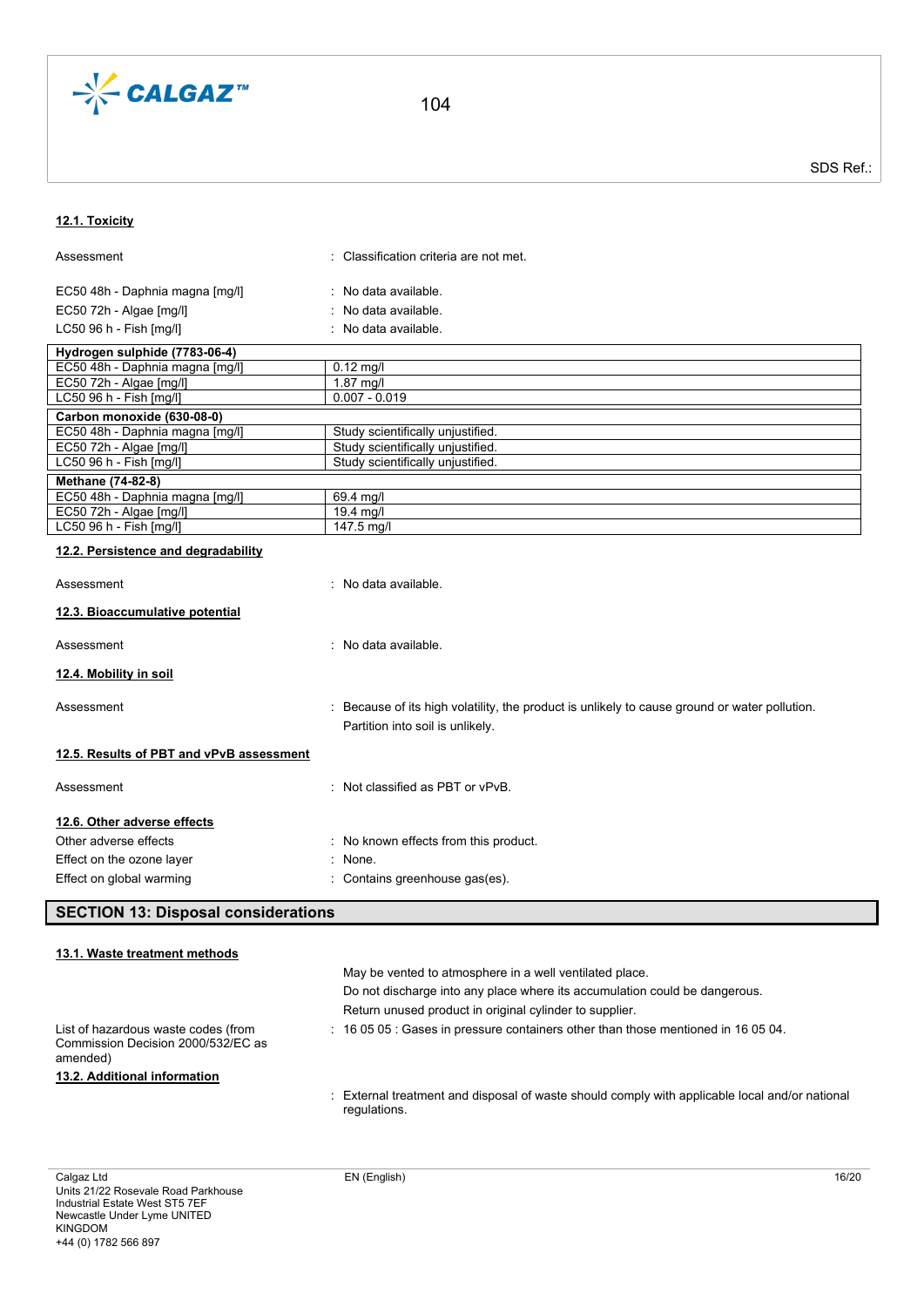

# **SECTION 14: Transport information**

| 14.1. UN number<br>UN-No.<br>: 1956<br>14.2. UN proper shipping name<br>COMPRESSED GAS, N.O.S. (Oxygen; Nitrogen MIXTURE)<br>Transport by road/rail (ADR/RID)<br>Compressed gas, n.o.s. (Oxygen; Nitrogen MIXTURE)<br>Transport by air (ICAO-TI / IATA-DGR) |  |
|-------------------------------------------------------------------------------------------------------------------------------------------------------------------------------------------------------------------------------------------------------------|--|
|                                                                                                                                                                                                                                                             |  |
|                                                                                                                                                                                                                                                             |  |
|                                                                                                                                                                                                                                                             |  |
|                                                                                                                                                                                                                                                             |  |
|                                                                                                                                                                                                                                                             |  |
| COMPRESSED GAS, N.O.S. (Oxygen; Nitrogen MIXTURE)<br><b>Transport by sea (IMDG)</b>                                                                                                                                                                         |  |
| 14.3. Transport hazard class(es)                                                                                                                                                                                                                            |  |
| Labelling                                                                                                                                                                                                                                                   |  |
| 2.2 : Non-flammable, non-toxic gases.                                                                                                                                                                                                                       |  |
| Transport by road/rail (ADR/RID)                                                                                                                                                                                                                            |  |
| $\therefore$ 2<br>Class                                                                                                                                                                                                                                     |  |
| Classification code<br>: 1A                                                                                                                                                                                                                                 |  |
| $\therefore$ 20<br>Hazard identification number                                                                                                                                                                                                             |  |
| <b>Tunnel Restriction</b><br>: E - Passage forbidden through tunnels of category E                                                                                                                                                                          |  |
| Transport by air (ICAO-TI / IATA-DGR)                                                                                                                                                                                                                       |  |
| Class / Div. (Sub. risk(s))<br>$\therefore$ 2.2                                                                                                                                                                                                             |  |
| Transport by sea (IMDG)                                                                                                                                                                                                                                     |  |
| Class / Div. (Sub. risk(s))<br>: 2.2                                                                                                                                                                                                                        |  |
| Emergency Schedule (EmS) - Fire<br>$\therefore$ F-C                                                                                                                                                                                                         |  |
| Emergency Schedule (EmS) - Spillage<br>$\cdot$ S-V                                                                                                                                                                                                          |  |
| 14.4. Packing group                                                                                                                                                                                                                                         |  |
| Transport by road/rail (ADR/RID)<br>: Not applicable                                                                                                                                                                                                        |  |
| Transport by air (ICAO-TI / IATA-DGR)<br>Not applicable                                                                                                                                                                                                     |  |
| Transport by sea (IMDG)<br>Not applicable                                                                                                                                                                                                                   |  |
| 14.5. Environmental hazards                                                                                                                                                                                                                                 |  |
| Transport by road/rail (ADR/RID)<br>: None.                                                                                                                                                                                                                 |  |
| Transport by air (ICAO-TI / IATA-DGR)<br>None.                                                                                                                                                                                                              |  |
| Transport by sea (IMDG)<br>None.                                                                                                                                                                                                                            |  |
| 14.6. Special precautions for user                                                                                                                                                                                                                          |  |
| <b>Packing Instruction(s)</b>                                                                                                                                                                                                                               |  |
| Transport by road/rail (ADR/RID)<br>: P200                                                                                                                                                                                                                  |  |
| Transport by air (ICAO-TI / IATA-DGR)                                                                                                                                                                                                                       |  |
| Passenger and Cargo Aircraft<br>: 200.                                                                                                                                                                                                                      |  |
| Cargo Aircraft only<br>200.                                                                                                                                                                                                                                 |  |
| P200<br>Transport by sea (IMDG)                                                                                                                                                                                                                             |  |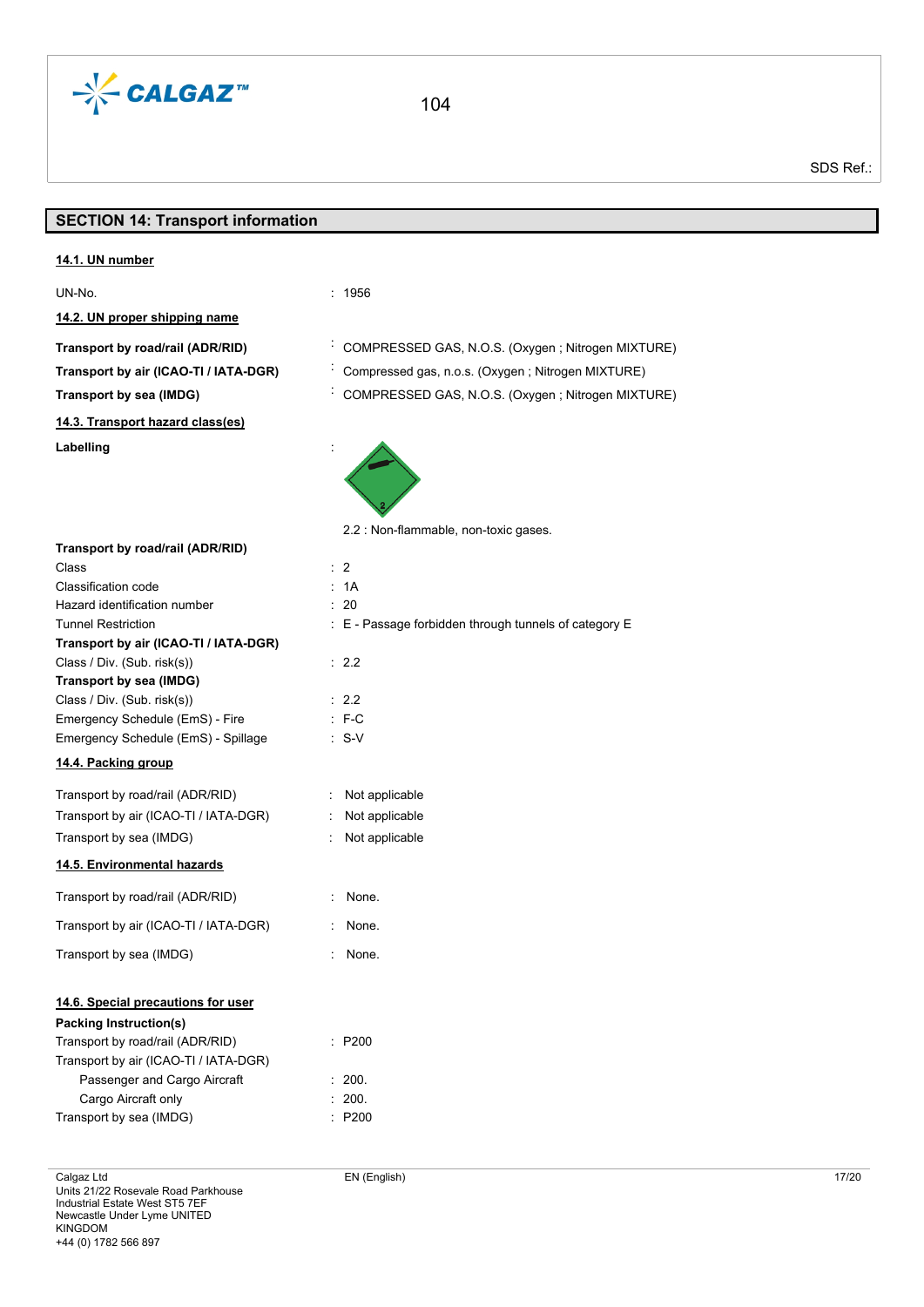

| Special transport precautions | Avoid transport on vehicles where the load space is not separated from the driver's<br>compartment.                                      |
|-------------------------------|------------------------------------------------------------------------------------------------------------------------------------------|
|                               | Ensure vehicle driver is aware of the potential hazards of the load and knows what to do in the<br>event of an accident or an emergency. |
|                               | Before transporting product containers:                                                                                                  |
|                               | - Ensure there is adequate ventilation.                                                                                                  |
|                               | - Ensure that containers are firmly secured.                                                                                             |
|                               | - Ensure cylinder valve is closed and not leaking.                                                                                       |
|                               | - Ensure valve outlet cap nut or plug (where provided) is correctly fitted.                                                              |
|                               | - Ensure valve protection device (where provided) is correctly fitted.                                                                   |
|                               |                                                                                                                                          |

# **14.7. Transport in bulk according to Annex II of Marpol and the IBC Code**

: Not applicable.

# **SECTION 15: Regulatory information**

# **EU-Regulations** Restrictions on use in the set of the set of the set of the set of the set of the set of the set of the set of the set of the set of the set of the set of the set of the set of the set of the set of the set of the set of t Seveso Directive : 2012/18/EU (Seveso III) : Not covered. **National regulations** National legislation **interval in the Community Community** Ensure all national/local regulations are observed. Water hazard class (WGK)  $\cdot$  1 - Slightly hazardous to water : A CSA does not need to be carried out for this product. **15.1. Safety, health and environmental regulations/legislation specific for the substance or mixture 15.2. Chemical safety assessment**

| SECTION 16: Other information |                                                                                        |
|-------------------------------|----------------------------------------------------------------------------------------|
| Indication of changes         | Revised safety data sheet in accordance with commission regulation (EU) No N°2015/830. |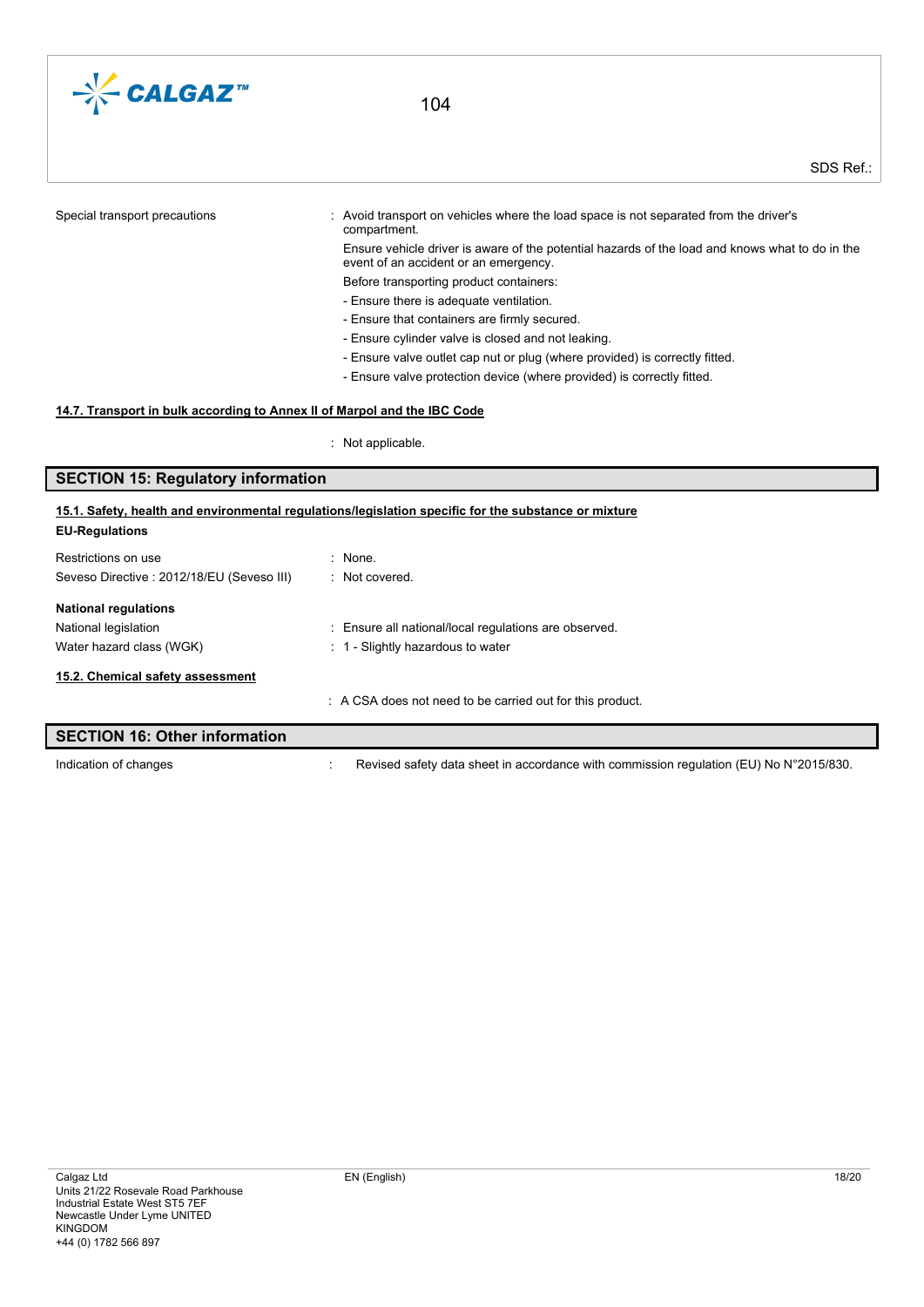

| Abbreviations and acronyms | : ATE - Acute Toxicity Estimate                                                                              |
|----------------------------|--------------------------------------------------------------------------------------------------------------|
|                            | CLP - Classification Labelling Packaging Regulation; Regulation (EC) No 1272/2008                            |
|                            | REACH - Registration, Evaluation, Authorisation and Restriction of Chemicals Regulation (EC)<br>No 1907/2006 |
|                            | EINECS - European Inventory of Existing Commercial Chemical Substances                                       |
|                            | CAS# - Chemical Abstract Service number                                                                      |
|                            | LC50 - Lethal Concentration to 50 % of a test population                                                     |
|                            | RMM - Risk Management Measures                                                                               |
|                            | PBT - Persistent. Bioaccumulative and Toxic                                                                  |
|                            | vPvB - Very Persistent and Very Bioaccumulative                                                              |
|                            | STOT- SE: Specific Target Organ Toxicity - Single Exposure                                                   |
|                            | CSA - Chemical Safety Assessment                                                                             |
|                            | EN - European Standard                                                                                       |
|                            | <b>UN</b> - United Nations                                                                                   |
|                            | ADR - European Agreement concerning the International Carriage of Dangerous Goods by<br>Road                 |
|                            | IATA - International Air Transport Association                                                               |
|                            | IMDG code - International Maritime Dangerous Goods                                                           |
|                            | RID - Regulations concerning the International Carriage of Dangerous Goods by Rail                           |
|                            | WGK - Water Hazard Class                                                                                     |
|                            | STOT - RE : Specific Target Organ Toxicity - Repeated Exposure                                               |
| Training advice            | None.                                                                                                        |
| Further information        | Classification using data from databases maintained by the European Industrial Gases<br>Association (EIGA)   |

Classification in accordance with calculation methods of regulation (EC) 1272/2008 CLP.

#### Full text of H- and EUH-statements

| Acute Tox. 2 (Inhalation:gas) | Acute toxicity (inhalation:gas) Category 2                                                 |
|-------------------------------|--------------------------------------------------------------------------------------------|
| Acute Tox. 3 (Inhalation:gas) | Acute toxicity (inhalation:gas) Category 3                                                 |
| Aquatic Acute 1               | Hazardous to the aquatic environment - Acute Hazard, Category 1                            |
| Flam, Gas 1                   | Flammable gases, Category 1                                                                |
| Ox. Gas 1                     | Oxidising Gases, Category 1                                                                |
| Press. Gas (Comp.)            | Gases under pressure : Compressed gas                                                      |
| Press. Gas (Lig.)             | Gases under pressure : Liquefied gas                                                       |
| Repr. 1A                      | Reproductive toxicity, Category 1A                                                         |
| STOT RE1                      | Specific target organ toxicity - Repeated exposure, Category 1                             |
| STOT SE 3                     | Specific target organ toxicity — Single exposure, Category 3, Respiratory tract irritation |
| H <sub>220</sub>              | Extremely flammable gas.                                                                   |
| H <sub>270</sub>              | May cause or intensify fire; oxidiser.                                                     |
| H <sub>280</sub>              | Contains gas under pressure; may explode if heated.                                        |
| H330                          | Fatal if inhaled.                                                                          |
| H331                          | Toxic if inhaled.                                                                          |
| H335                          | May cause respiratory irritation.                                                          |
| <b>H360D</b>                  | May damage the unborn child.                                                               |
| H372                          | Causes damage to organs through prolonged or repeated exposure.                            |
| H400                          | Very toxic to aquatic life.                                                                |
|                               |                                                                                            |

DISCLAIMER OF LIABILITY : Before using this product in any new process or experiment, a thorough material compatibility and safety study should be carried out.

> Details given in this document are believed to be correct at the time of going to press. Whilst proper care has been taken in the preparation of this document, no liability for injury or damage resulting from its use can be accepted.